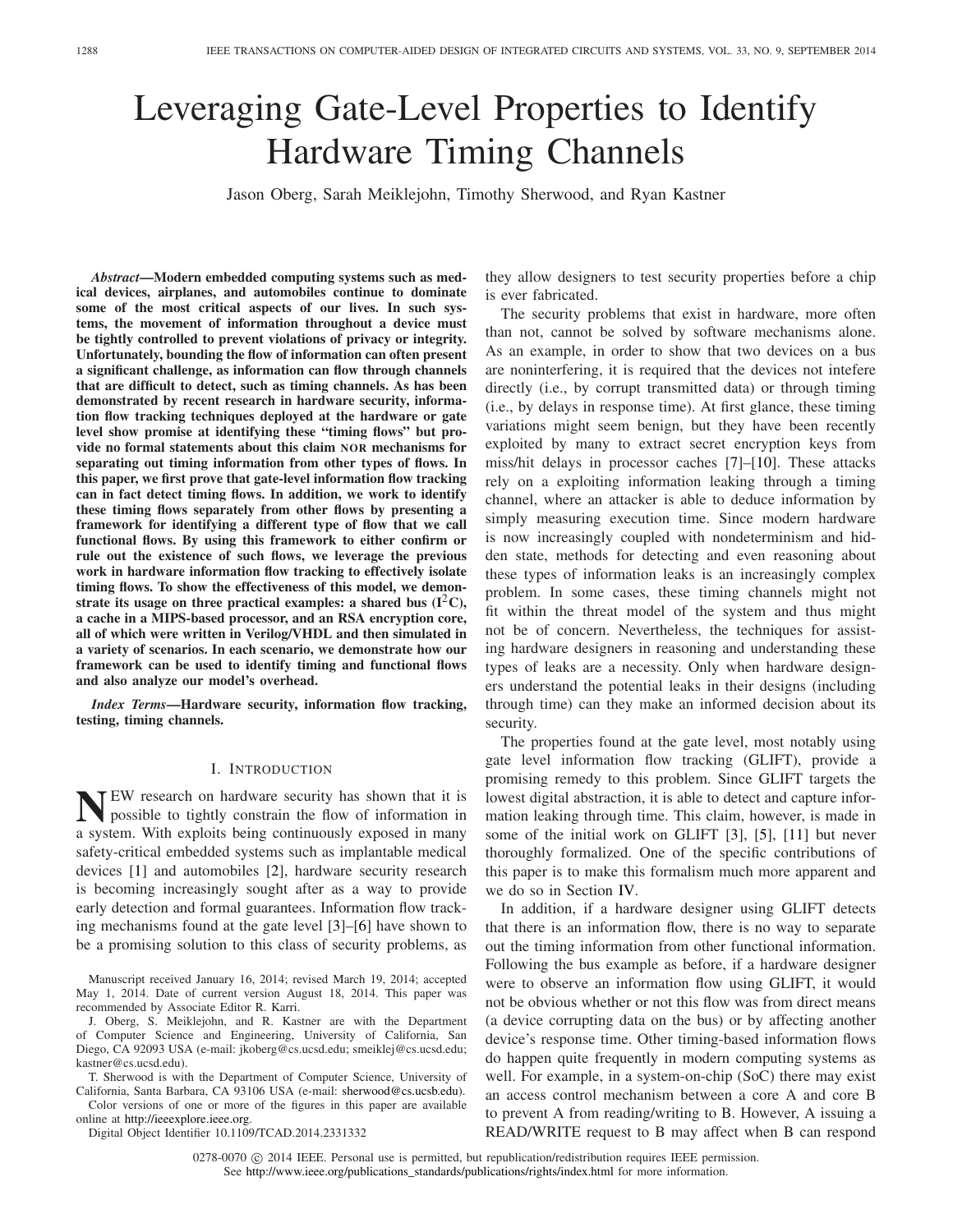to other requests. Thus A can affect the time in which core B can respond without directly affecting its data.

The second contribution of this paper is to help solve this problem. We present a formal model in Section V that, when used in conjuction with GLIFT, isolates timing information from other flows of information. This model expands on our previous work [12] by providing more thorough and complete definitions, another application example (a shared bus), and more detailed discussion. As briefly mentioned, whether or not these timing flows are in the threat model depend on the system at hand. Nevertheless, this framework provides a way for hardware designers to reason about these timing flows.

To show the practicality of our framework, we explore in detail two common shared resources which are at the heart of interference in modern systems: the shared bus (Section VI) and CPU cache (Section VII). The shared bus in modern systems has been the source of the so called bus-contention channel [13] in which information can be covertly communicated through the traffic on a global bus. Previous work has explored how to identify information flows in global buses using GLIFT [11] but has fallen short of classifying these flows as functional or timing. Beyond the bus, we examine in Section VII the CPU cache; as previously mentioned, the cache is a common vulnerability in modern systems, as it is typically susceptible to leaking secret information through timing channels. As an additional data point, for a more thorough assessment of our technique, we demonstrate our analysis is effective at detecting timing channels in an RSA encryption core from opencores.org in Section VIII. For all examples, we do not make claims about complete information security, but rather increased confidence by identifying the presence of functional information and separating it from timing channels. Before we present our formal model and its use, we outline some essential preliminary definitions in Section III and formal definitions of GLIFT and information flow tracking using GLIFT in Section IV.

### II. THREAT MODEL

The specific threat model we target is hardware with potential timing channels that might adversely affect confidentiality or integrity. For confidentiality, we address the issue of designers being unable to determine whether or not an information leak is from timing or direct means. For example, caches have been of big concern when processes from different trust levels share cache lines. Data used by a secret program can be, and has been, extracted solely from the time it takes to perform memory operations.

For integrity and availability, we address concerns related to timing-based interference. For example, if a hardware designer is building a SoC and wishes to isolate high-integrity cores from less trusted third-party ones, while still allowing resource sharing, then he could use this framework to reason about the timing effects that the less trusted cores have on the highintegrity ones. This type of property is often desired in the department of defense where red-black separation is required.

In both cases, our framework gives designers further insight into potential vulnerabilities so they can make better decisions. In some cases, these timing flows might be of no concern at all; i.e., the attack space of the cache or the timing effects on high-integrity cores are simply not in the threat model of the designer. Regardless, this paper provides hardware designers with tools to more accurately evaluate their threat model, giving rise to increased confidence and more secure designs.

# III. PRELIMINARY DEFINITIONS

Before defining information flows and related concepts, we must first define some preliminary notions formally. Many of these notions are commonly understood by hardware designers, but we formulate them in such a way as to fit our model in a clear and concise manner. We start with the notion of time; as we are working at the gate level, the only notion of time that we consider is the system clock.

*Definition 1:* We define the *clock* to be a function with no inputs that outputs values of the form  $b \in \{0, 1\}$ . We define a *clock tick* to be the event in which the output of the clock changes from 0 to 1. Finally, we define a *timet* to be the number of clock ticks that have occurred, and we define *T* to be the set containing all possible values of *t*.

Our formal definition of time captures what we intuitively expect: some stateless hardware component will output a stream of ticks, and a separate stateful component will measure the number of ticks and use this to keep track of time. By keeping track of time, we can define an event as a given value at a certain point in time.

*Definition 2 [14]:* For a set of data values *Y*, a *discrete event* is the pair  $e:=(y, t)$  for  $y \in Y$  and  $t \in T$  (where we recall *T* is the set of all possible time values). We also define functions that recover the value and time components of an event as  $\text{val}(e) = y$  and  $\text{time}(e) = t$  respectively.

To keep track of how values change over time, we can also define a sequence of events as a trace.

*Definition 3:* For a value  $n \in \mathbb{N}$  and a set *Y*, we define a *trace*  $A(Y, n)$  to be a sequence of discrete events  $\{e_i =$  $(y_i, t_i)$ <sub> $i=1$ </sub> that is ordered by time; i.e., time( $e_i$ ) < time( $e_{i+1}$ ) for all  $i, 1 \leq i < n$ , and such that  $val(e_i) \in Y$ , time $(e_i) \in T$ for all  $i, 1 \le i \le n$ . When the values of Y and n are clear, we omit them and refer to the trace simply as *A*.

The way in which we have currently defined an event is quite broad: any value at any time can be considered an event. As an example, consider a system that outputs some value on every clock tick; if we run such a system for *k* clock ticks and record each output, then we will obtain a trace of size *k*. In many cases, however, events in this trace may be redundant, as the system might output the same value for many clock ticks while performing some computation. In this case, we would be interested not in the entire progression of events, but only in the case when the value of the output changes. To capture this, we define the distinct trace.

*Definition 4:* For a trace  $A(Y, n)$ , we define the distinct trace of *A* to be the longest subsequence  $d(A) \subseteq A(Y, n)$  such that for all  $e_{i-1}$ ,  $e_i \in d(A)$  it holds that  $val(e_i) \neq val(e_{i-1})$ .

Constructing the distinct trace  $d(A)$  of  $A$  is quite simple: first, include the first element of *A* in *d*(*A*). Next, for each subsequent event *e*, check whether the last event  $e'$  in  $d(A)$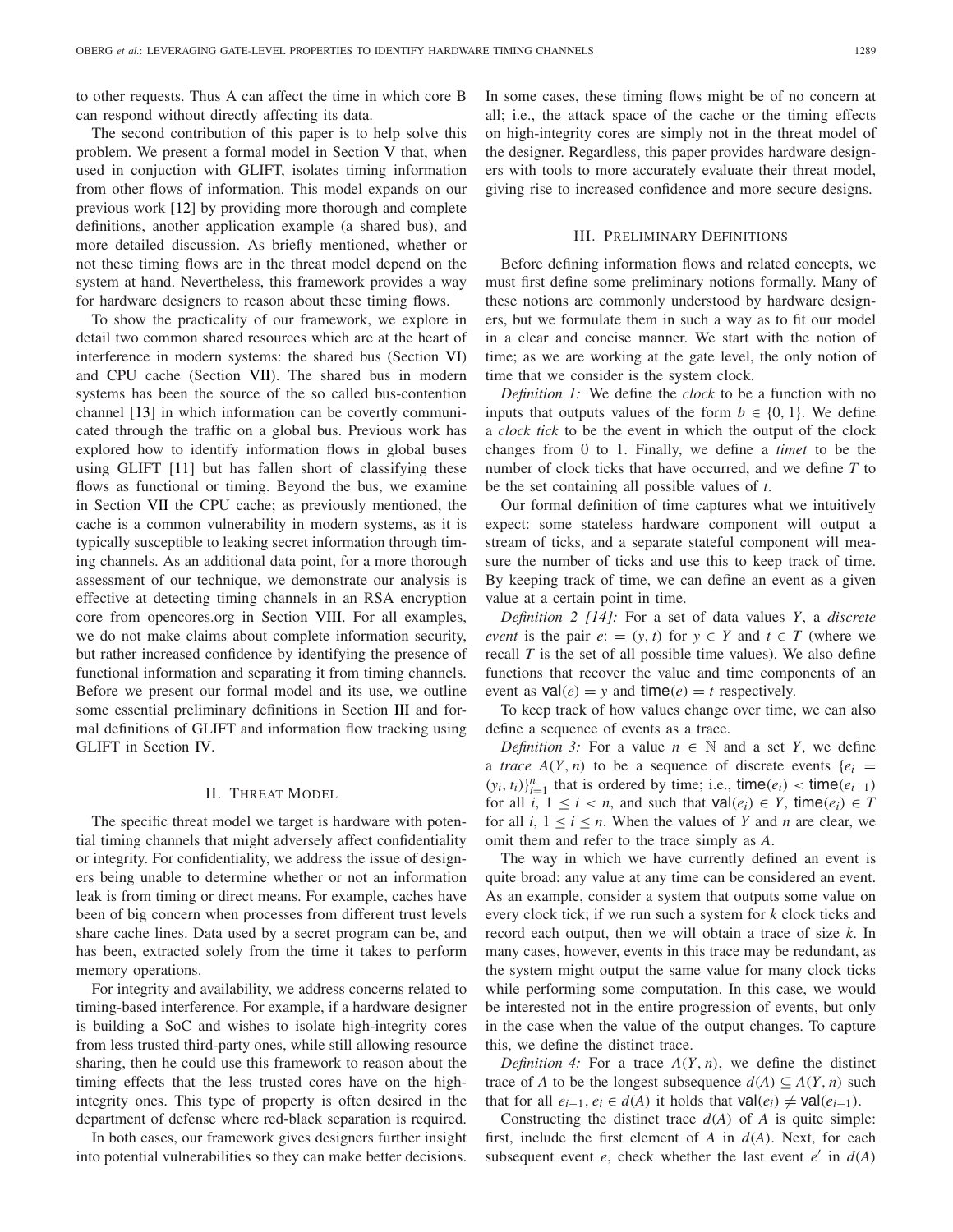is such that  $val(e') = val(e)$ ; if this holds, then skip *e* (i.e., do not include it) and if it does not then add *e* to *d*(*A*). As an example, consider a trace of two-bit values  $A = [(00, 1),$ (00, 2), (01, 3), (01, 4), (11, 5), (10, 6)]. Then the distinct trace  $d(A)$  will be  $d(A)$ : =  $[(00, 1), (01, 3), (11, 5), (10, 6)],$ as the values at time 2 and 4 do not represent changes and will therefore be omitted.

With these definitions in hand, we can model a finite state machine (FSM) system  $F$  that takes as input a value  $x$  in some set *X* and returns a value *y* in some set *Y* in a similar manner as past work [15]. To be fully general and consider systems that take in and output vectors rather than single elements, we assume that  $X = X_1 \times \cdots \times X_n$  and that  $Y = Y_1 \times \cdots \times Y_m$ for some  $m, n \geq 1$ , which means that an input *x* looks like  $x = (x_1, \ldots, x_n)$  and an output *y* looks like  $y = (y_1, \ldots, y_m)$ . To furthermore acknowledge that the system is not static and thus both the inputs and outputs might change over time, we instead provide as input a trace  $A(X, k)$  for some value  $k$ , and assume our output is a trace *A*(*Y*, *k*).

*Definition 5 [15]:* An FSM *F* is defined as  $F =$  $(X, Y, S, s_0, \delta, \alpha)$ , where *X* is the set of inputs, *Y* the set of outputs, *S* the set of states, and  $s_0 \in S$  the starting state.  $\delta$  :  $X \times S \rightarrow S$  is the transfer function and  $\alpha$  :  $X \times S \rightarrow Y$  is the output function.

Since we are dealing with circuit implementations of FSMs, both  $\delta$  and  $\alpha$  are represented as combinational logic functions. In addition, both  $\delta$  and  $\alpha$  can be called on a trace.  $B = \alpha(A, s_0)$ generates a trace of output events  $B = (e_0, e_1, \dots, e_k)$  during the execution on input trace  $A$  starting in state  $s<sub>0</sub>$ . This notation describes  $\alpha$  executing iteratively; it takes a state and trace as input and executes to completion producing an output trace. When the starting state is assumed to be the initial state, we use the notation  $\alpha(A)$ .

Now, since we are concerned with flows of information from a specific set of inputs (the subset of inputs which are of security concern), we need to formalize how to constrain the others. Recall first our intuition: an information flow exists for a set of inputs to the system *F* if their values affect the output (either the concrete value or its execution time). One natural way to then test whether or not these inputs affects the output is to change their value and see if the value of the output changes; concretely, this would mean running *F* on two different traces, in which the values of these inputs are different. In order to isolate just this set of inputs, however, it is necessary to keep the value of the other inputs the same. To ensure that this happens, we define what it means for two traces to be value preserving.

*Definition 6:* For a set of inputs  $\{x_i\}_{i \in I}$  and two traces  $A(X, k) = (e_1, \ldots, e_k)$  and  $A(X, k)' = (e'_1, \ldots, e'_k)$ , we say the traces are value preserving with respect to *I* if for all  $e_i \in A$ and  $e'_i \in A'$  it is the case that  $\text{time}(e_i) = \text{time}(e'_i)$ , and if  $\text{val}(e_i) = (x_1, \ldots, x_n) \text{ and } \text{val}(e'_i) = (x'_1, \ldots, x'_n), \text{ then } x_i = x'_i$ for all  $i \notin I$ .

If two traces are value preserving, then by this definition we know that the only difference between them is the value of the *tainted* inputs  $\{x_i\}_{i \in I}$ . Taint will be formally defined shortly, but, as an example, secret data would be tainted and then tracked to ensure that it is not leaking to somewhere harmful. In this example, the set of secret inputs would be the set *I*. We will use this definition in the next section to prove that GLIFT detects both functional and timing information flows.

# IV. INFORMATION FLOW TRACKING AND GLIFT

Information flow tracking is a common method used in secure systems to ensure that secrecy and/or integrity of information is tightly controlled. Given a policy specifying the desired information flows, such as one requiring that secret information should not be observable by public objects, information flow tracking helps detect whether or not flows violating this policy are present.

In general, information flow tracking associates data with a label that specifies its security level and tracks how this label changes as the data flows through the system. As an example, consider a system with two labels: public and secret, and a policy that specifies that any data labeled as secret (e.g., a secret message) should not affect or flow to any data labeled as public (e.g., an untrusted shared memory) without first flowing through an encryption unit. More generally, information flow tracking can be extended to more complex policies and labeling systems (i.e., in general high data should never flow to low); as such, it has been used in all levels of the computing hierarchy, including programming languages [16], operating systems [17], and instruction-set/microarchitectures [18], [19]. Recently, information flow tracking was used by Tiwari *et al*. [3] at the level of logic gates in order to dynamically track the flows of each individual bit.

In the technique used by Tiwari *et al*. [3], called GLIFT, the flow of information for individual bits is tracked as they propagate through Boolean gates; GLIFT was later used by Oberg *et al*. [11] to test for the absence of all information flows in the I2C and USB bus protocols and by Tiwari *et al*. [4] to build a system that provably enforces strong noninterference. Further, it has been used to prove timing-based noninterference for a network-on-chip architecture in the research project SurfNoC [20]. Since its introduction, Tiwari *et al*. [4] have expanded GLIFT to what they call "star-logic" which provides much stronger guarantees on information flow. Briefly, GLIFT tracks flow through gates by associating with each data bit a one-bit label, commonly referred to as taint, and tracking this label using additional hardware known as tracking logic.

#### *A. Formal Definitions for GLIFT*

To be precise, we present definitions of tracking logic and taint. First, it is important to understand how a "wire" in a logic function is tainted. We define this formally as follows.

*Definition 7 (Taint):* For a set of wires (inputs, outputs, or internals) $X$ , the corresponding taint set is  $X_t$ . A wire  $x_i$  for  $x = (x_1, \ldots, x_i, \ldots, x_n) \in X$  is tainted by setting  $x_{i_t} = 1$  for  $x_t \in X_t$  and  $x_t = (x_{1_t}, \ldots, x_{i_t}, \ldots, x_{n_t}).$ 

In this definition, and in what follows, the elements of *X* and  $X_t$  are given as vectors; i.e., an element  $x \in X$  has the form  $x = (x_1, \ldots, x_n)$  for  $n \geq 1$ . For single-bit security labels (which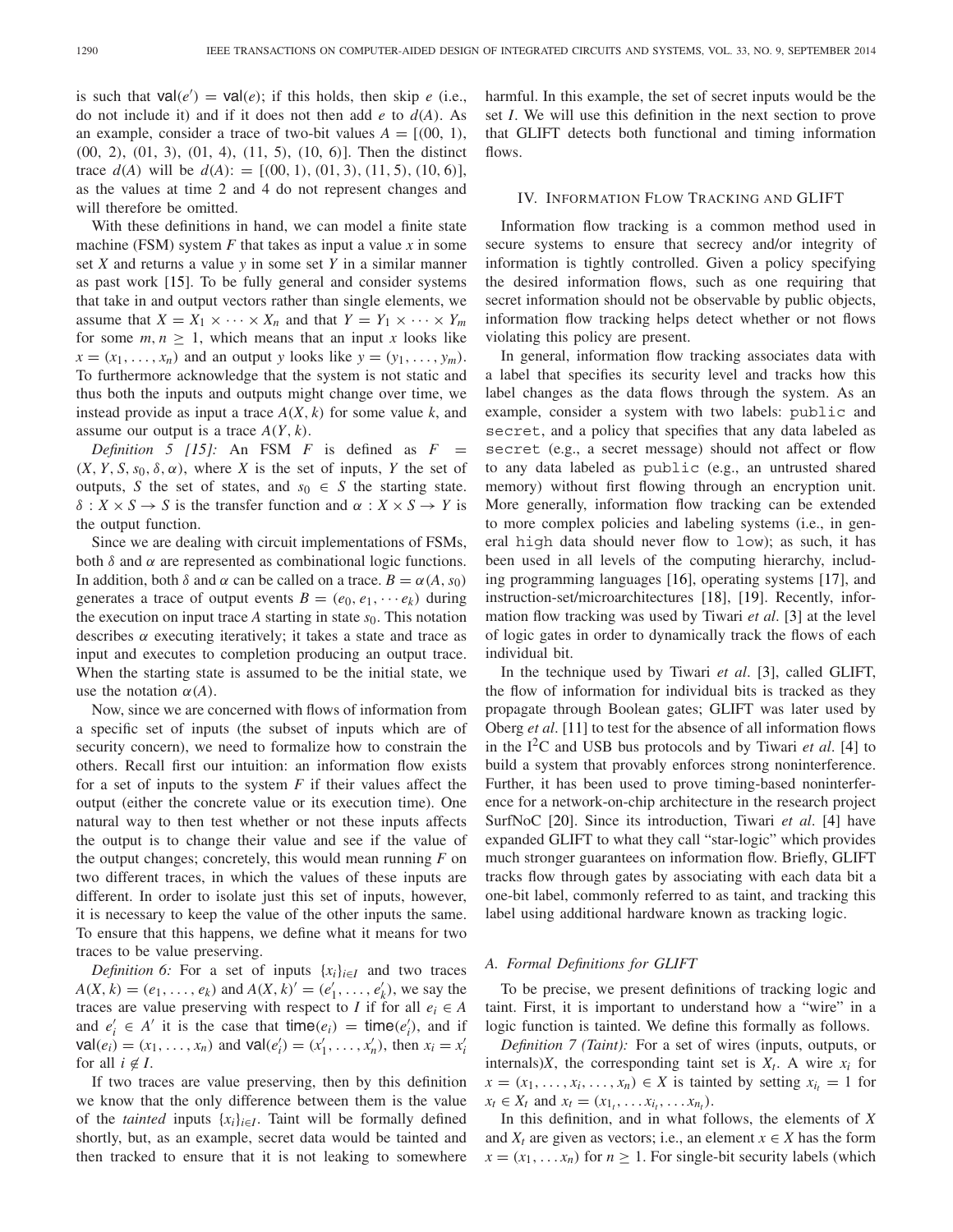

Fig. 1. (a) Simple AND gate. (b) Partial truth table for the tracking logic of an AND gate.  $F_t = 1$  *iff* a tainted input affects *F*. (c) Tracking logic for an AND gate.

we use exclusively in this paper),  $x \in X$  and its corresponding taint vector  $x_t \in X_t$  are the same length.

Now that we have a definition for taint, we can formally define the behavior of a tracking logic function and information flow with a tracking logic function.

*Definition 8 (Tracking Logic):* For a combinational logic function  $f : X \rightarrow Y$ , the respective tracking logic function is  $f_t: X_t \times X \to Y_t$ , where  $X_t$  is the taint set of X and *Y<sub>t</sub>* the taint set of *Y*. If  $f(x_1, \ldots, x_n) = (y_1, \ldots, y_m)$ , then  $f_t(x_1, \ldots, x_n, x_{1_t}, \ldots, x_{n_t}) = (y_{1_t}, \ldots, y_{m_t}),$  where  $y_{i_t} = 1$ indicates that some tainted input  $x_i$  (i.e., an input  $x_i$  such that  $x_{i} = 1$ ) can affect the value of  $y_i$ .

*Definition 9 (Information Flow):* For a combinational logic function  $f : X \to Y$  and a set of inputs  $\{x_i\}_{i \in I}$ , an information flow exists with respect to an output  $y_i$  if  $f_t(x_t)$  =  $(y_{1t},..., y_{(i-1)t}, 1, y_{(i+1)t},..., y_{m_t})$ , where each entry  $x_{i_t}$  of  $x_t$ is 1 if *i* ∈ *I* and 0 otherwise. If there exists an index *j* such that  $y_{j_t} = 1$ , we just say an information flow exists.

To understand how the tracking logic is used, consider a function with public and secret labels; then a label  $x_{i_t}$  is 1 if  $x_i$  is secret, and 0 otherwise. When considering a concrete assignment  $(a_1, \ldots, a_n)$  with each  $a_j$  being 0 or 1, running  $f(a_1, \ldots, a_n)$  will produce the data output  $(y_1, \ldots, y_i, \ldots, y_m)$ , and running  $f_t(a_1, \ldots, a_n, a_1, \ldots, a_1, a_1)$ will indicate which tainted input can affect the values of which outputs (by outputting  $y_{it} = 1$  if a tainted input affects the value of  $y_i$  and 0 otherwise). Going back to our sample function, if we observe some output  $y_{i} = 1$  from  $f_t$ , we know that a secret input affects the output  $y_i$  of  $f$ . If  $y_i$  is public, then this flow would violate the security policy.

Typically, each individual gate and flip-flop is associated with such tracking logic in a compositional manner. In other words, for each individual gate (AND, OR, NAND, etc.), tracking logic is added which monitors the information flow through this particular gate. By composing the tracking logic for each gate and flip-flop together, we can form an entire hardware design consisting of all the original inputs and outputs, with the addition of security label inputs and outputs. Care must be taken to derive the tracking logic for each gate separately, however, as the way in which the inputs to a gate affect its output vary from gate to gate. As an example, consider the tracking logic for a AND gate as shown in Fig. 1.

Simply by definition, we know that if some input of a AND gate is 0, the output will always be 0 regardless of the other inputs. In other words, if we have inputs  $x_1 = 1$  and  $x_2 = 0$ with security labels  $x_{1t} = 1$  and  $x_{2t} = 0$  as shown in Fig. 1, then the output will actually be untainted even though  $x_{1t} = 1$ , because the value of  $x_1$  has no observable effect on the output of the gate (again, because  $x_2 = 0$  and thus the output will be 1 regardless). By building a truth table for every gate primitive, tracking logic can be derived in this manner and stored in a library; the tracking logic can then be applied to the gate in a manner similar to technology mapping. As an example of how to compose these tracking logics, we consider a two-input multiplexer (MUX), which is composed of two AND gates and a single OR gate where the output of the AND gates feed the inputs of the OR gate. First, the tracking logic for each AND gate and the single OR gate is generated. Then, the output of the tracking logic for each AND gate is fed as inputs to the tracking logic for the OR gate.

To use GLIFT in practice, a hardware description of the design is written in a hardware description language (HDL), such as Verilog or VHDL, and this description is then synthesized into a gate-level netlist using traditional synthesis tools such as synopsys' design compiler. A gate-level netlist is a representation of the design completely in logic gates and flip-flops. Next, the GLIFT logic is added in a compositional manner (as we just described); i.e., for every gate in the system, we add associated tracking logic which takes as input the original gate inputs and their security labels and outputs a security label. Given a security policy such as our confidentiality example (i.e., secret inputs should not flow to the public output), GLIFT can then be used to ensure that the policy is not violated by checking that the output of the tracking logic  $f_t$  is not 1. It is important to remember that  $f_t$  is defined to report 1 *iff* a tainted input can actually affect the output. In other words, it will report 1 if at any instant in time a tainted input can affect the value of the output.

One of GLIFTs key properties is that it targets a very low level of computing abstraction; at such an abstraction, all information becomes explicit. In particular, because GLIFT tracks individual bits at this very low level, it can be used to explicitly identify timing channels. To support this claim, the following sections present some preliminary definitions and a model that, when used in conjunction with GLIFT, can test for timing channels. Such a model will be used in this paper to identify timing channels in a shared bus in Section VI, CPU cache in Section VII, and an RSA module in Section VIII.

# *B. GLIFT and Timing Channels*

In order to have a clear understanding of timing channels, it first helps to specify a definition of a timing channel familiar to hardware designers. We define specifically a timing-only flow, where an input affects only the timestamp of output events and not the values. To be clear, we are concerned with timing leaks at the cycle level. Stated differently, we assume that an attacker does not have resources for measuring "glitches" within a combinational logic function itself. Rather, he can only observe timing variations in terms of number of cycles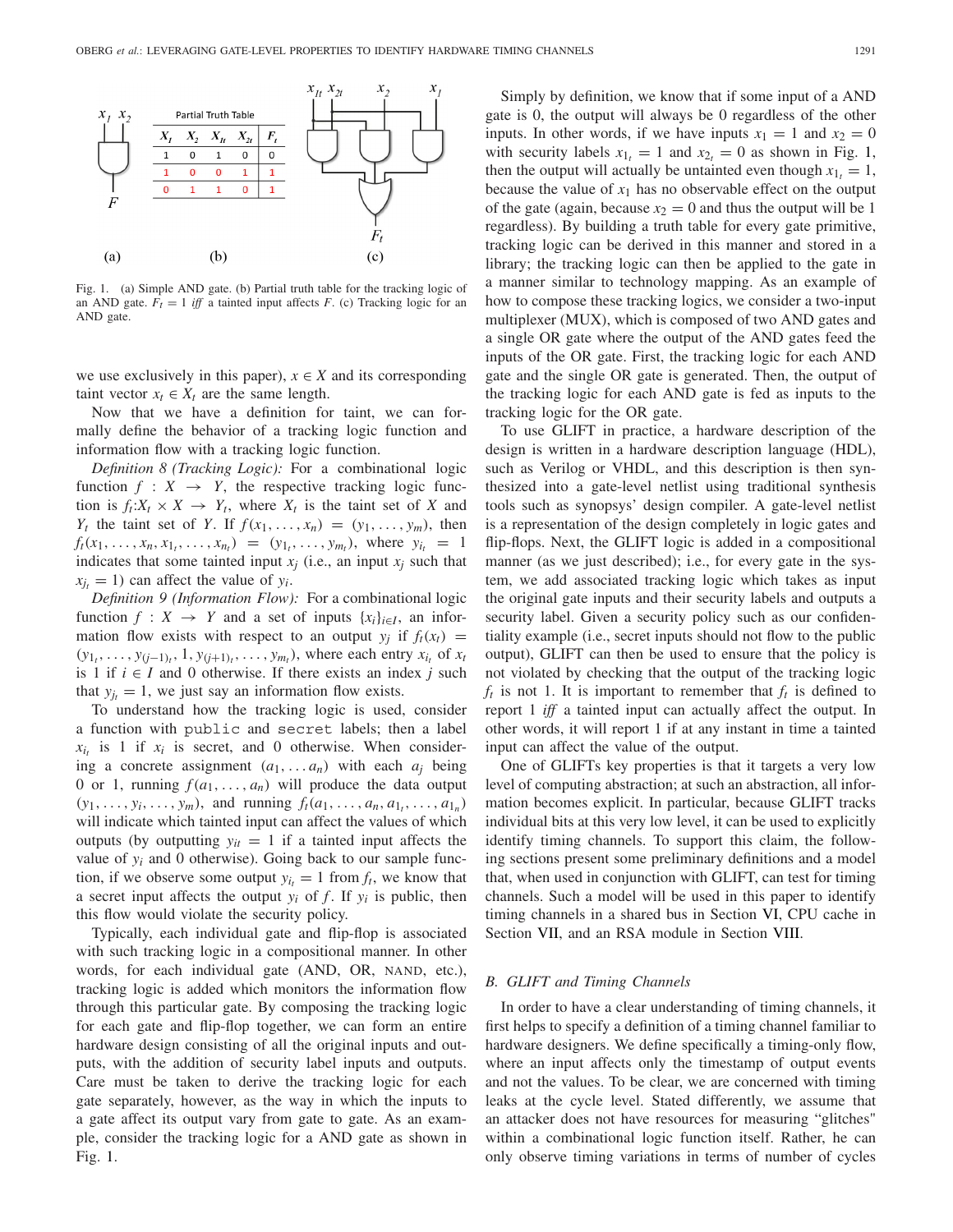at register boundaries. With these assumptions, we present this definition in order to prove that GLIFT in fact captures such channels.

*Definition 10 (Timing-Only Flow):* For an FSM *F* with input space *X* and output function  $\alpha$ , a timing-only flow exists for a set of inputs  $\{x_i\}_{i \in I}$  if there exists some value  $k \in T$ and two input traces  $A(X, k)$  and  $A(X, k)'$  such that A and  $A'$ are value preserving with respect to *I*, and for  $B = \alpha(A)$  and  $B' = \alpha(A')$  it is the case that  $\text{val}(e_i) = \text{val}(e'_i)$  for all  $e_i \in d(B)$ and  $e'_i \in d(B')$  and there exist  $e_j \in d(B)$  and  $e'_j \in d(B')$  such that  $time(e_j) \neq time(e'_j)$ .

This definition captures the case in which a set of inputs affect only the time of the output. In other words, changing a subset of the tainted inputs will cause a change in the time in which the events appear on the output, but the values themselves remain the same. Before, we can use this definition to prove that GLIFT captures timing-only channels, we need to define the GLIFT FSM *Ft*.

Referring back to Definition 5, an FSM consists of two combinational logic functions  $\alpha$  and  $\delta$ . Thus, there exists tracking logic functions  $\alpha_t$  and  $\delta_t$  according to Definition 8. Using this property, we can define the GLIFT FSM  $F_t$ , which will be used to prove that GLIFT detects timing-only flows.

*Definition 11:* Given an FSM  $F = (X, Y, S, s_0, \delta, \alpha)$ , the FSM tracking logic  $F_t$  is defined as  $F_t$  $(X, X_t, Y_t, S, s_0, S_t, s_0, \delta_t, \alpha_t)$  where *X*, *S*, and *s*<sub>0</sub> are the same as in *F*,  $S_t$  is the set of tainted states,  $s_{0_t} \in S_t$  the taint of the starting state,  $X_t$  is the set of tainted inputs,  $Y_t$  is the set of tainted outputs,  $\delta_t$  the tracking logic of  $\delta$  and  $\alpha_t$  the tracking logic function of α.

Now that these definitions are in place, we can prove that GLIFT can detect timing-only flows.

*Theorem 1:* The FSM tracking logic  $F_t$  of an FSM  $F$ captures timing-only channels.

*Proof:* Suppose there exists a timing-only channel for an FSM *F* with respect to the set of tainted inputs *I*. By Definition 10, this means there must exist value-preserving traces  $A(X, k)$  and  $A(X, k)'$  such that, for  $B = \alpha(A)$  and  $B' = \alpha(A')$ ,  $\text{val}(e_i) = \text{val}(e'_i)$  for all  $e_i \in d(B)$  and  $e'_{i} \in d(B)$ , but there exist  $e_{j} \in d(B)$  and  $e'_{j} \in d(B')$  such that  $time(e_j) \neq time(e'_j)$ . Since  $e_j \in d(B)$  implies that  $e_j \in B$ (and likewise for  $e'_j$ ), this means that  $B \neq B'$ .

*F* generates an output every clock tick, so for all  $e_i \in B$ and  $e'_{j} \in B'$ , time( $e_{j}$ ) = time( $e'_{j}$ ), and thus there must exist some  $e_{\ell} \in B$  and  $e'_{\ell} \in B'$  such that  $val(e_{\ell}) \neq val(e'_{\ell})$  (because  $B \neq B'$ ). By Definition 6, all input values remain the same for all  $i \notin I$ , meaning the only difference between them is in the tainted inputs, and thus the difference in output must have been caused by a tainted input. By Definition 8,  $\alpha_t$  would thus have an output of  $(y_{1_t}, \ldots, y_{\ell_t} = 1, \ldots, y_{m_t})$ , as the value if  $y_\ell$  in the output of  $\alpha$  was affected by a tainted input. By Definition 9, this means GLIFT has indicated an information flow must exist. As the only possible flow is timing-based, GLIFT thus captures timing-only flows.

Since GLIFT operates at the lowest level of digital abstraction, all information flows become explicit. Thus, if at any instant in time a tainted input can affect the value of the output, GLIFT will indicate so by definition. At the FSM abstraction,



Fig. 2. Classes of information flows in hardware. In this paper, we are concerned with logical flows that GLIFT captures, including timing and functional flows. Physical phenomena are out of the scope of this paper.

as defined in Definition 10, this type of behavior often presents itself as a timing channel. This proof demonstrates that GLIFT can in fact identify these types of information flows. What is needed, however, is to formally understand how to separate these types of timing flows from other functional ones. In the next section, we demonstrate how GLIFT can be used in conjuction with finding functional flows to isolate this timing information.

# V. ISOLATING TIMING CHANNELS

As discussed in the previous section, GLIFT allows system designers to determine if any information flows exist within their systems even those through timing-channels. To be concise, at the digital level, there are two possible types of flows which we name functional flows and timing, as seen in Fig. 2. Intuitively, a functional flow exists for a given set of inputs to a system if their values affects the values output by the system (for example, changing the value of *a* will affect the output of the function  $f(a, b)$ : =  $a + b$ ), while a timing flow exists if changes in the input affect how long the computation takes to execute.

While GLIFT will tell the designer only if any such flows exist, in this section we create a formal model for determining whether or not the system contains specifically functional flows. When used in conjunction with GLIFT, this technique therefore allows us to also determine what type of flow is occurring: if GLIFT determines that no flow exists, then clearly there is no flow. If instead GLIFT determines that a flow does exist but we can demonstrate that no functional flow exists, then we know that a timing flow must exist. What is left open, however, is the interesting case in which GLIFT determines that a flow exists but we determine that a functional flow does exist; in this case, we are unable to determine if a timing flow exists as well. In practice, however, benign functional flows are quite rare. Their biggest occurrences are in cryptographic operations (where the output is a direct function of the secret key) and in covert channels (where two subsystems will covertly communicate using varying amounts of seemingly functional noise). We would argue that in most other cases, a functional flow is likely to be something that violates a confidentiality or integrity policy. For example, a functional leak of the key without going through a cryptographic block would be detrimental to the security of the system.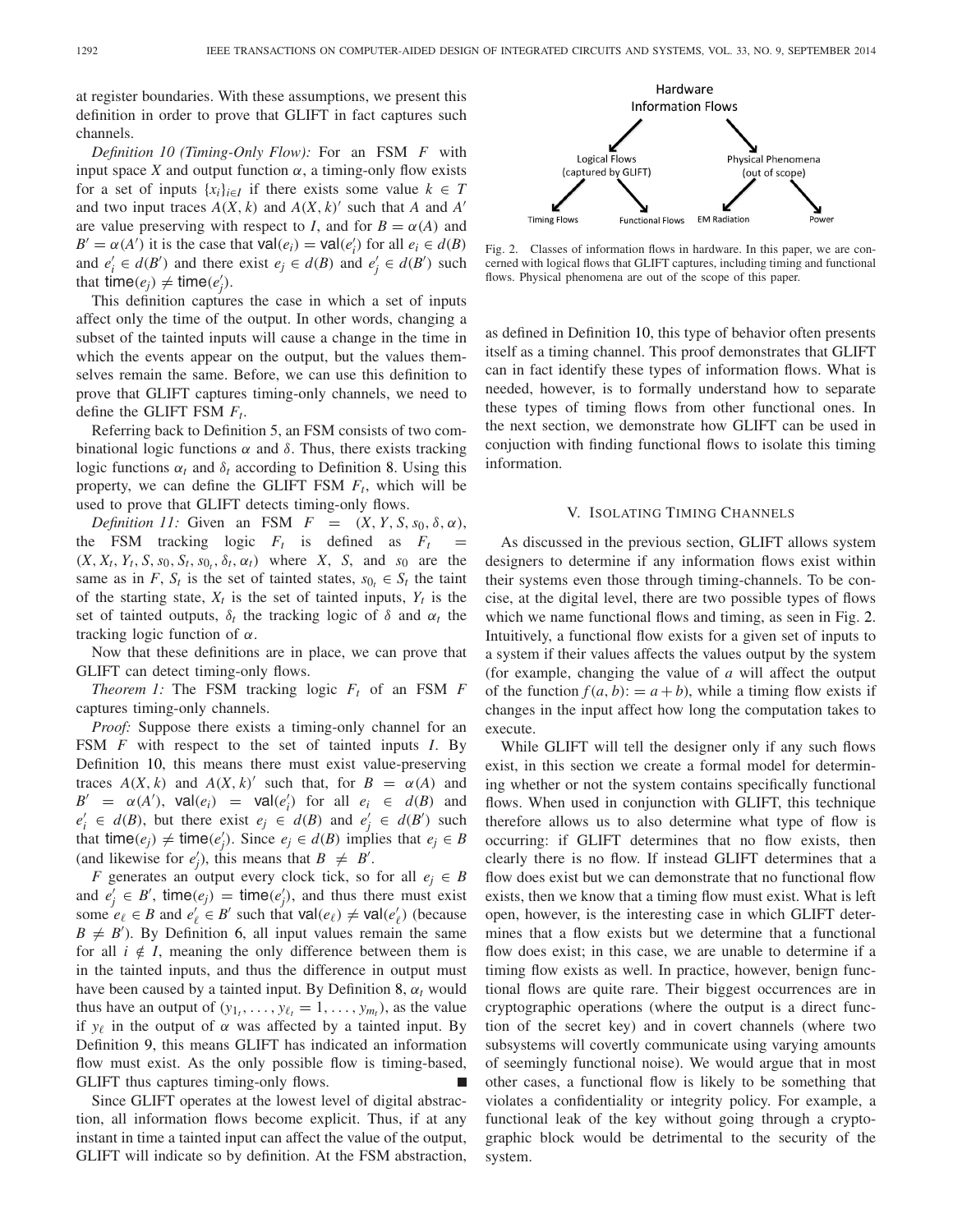

Fig. 3. How our method can be used with GLIFT to isolate timing channels. If GLIFT says there is a flow and we do not find a functional flow, we know there exists a timing channel. If we find a functional flow we cannot conclude the existence of a timing channel.

#### *A. Finding Functional Flows*

Now that some intuition of the problem has been presented, we now discuss our testing framework as shown in Fig. 3. Here, GLIFT is used in conjuction with finding functional flows to isolate timing information. If GLIFT determines that there is no flow, we know there is no functional NOR timing information flow. If, however, GLIFT determines there is a flow and we can find no functional flow with a reasonable number of traces, then we have increased confidence that the information flow occurred from a timing channel. In this section, we discuss how to find functional flows. We begin with the strongest possible definition and then weaken it to make it more amenable to testing techniques familiar to hardware designers.

*Definition 12 (Functional Flow):* For a deterministic FSM *F* with input space *X* and output function  $\alpha$ , we say that a functional flow exists with respect to a set of inputs  $\{x_i\}_{i \in I}$  if there exists some value  $k \in T$  and two input traces  $A(X, k)$ and  $A(X, k)$  such that A and A' are value preserving with respect to *I*, and for *B* : =  $\alpha(A)$  and *B'* : =  $\alpha(A')$  it is the case that there exists  $e_i \in d(B)$  and  $e'_i \in d(B')$  such that  $\mathsf{val}(e_i) \neq \mathsf{val}(e'_i).$ 

This definition says that, if there is some functional flow from this set of inputs to the output, then there exist input traces of some size  $k$  that will demonstrate this flow; i.e., if a different output pattern is observed by changing only the values of these particular inputs, then their value does affect the value of the output and a functional flow must exist. In practice, however, this definition is not entirely useful: a system designer wanting to isolate timing flows by ensuring that no functional flows exist would have to look, for every possible value of *k*, at every pair of traces of size *k* in which the value of this set of inputs differs in some way; only if he found no such pair for any value of *k* would he be able to conclude that no functional flow exists. We therefore consider how to meaningfully alter this definition so as to still provide some guarantees (albeit weaker ones) about the existence of functional flows, without requiring an exhaustive search (over a potentially infinite space!).

*Definition 13 (Functional Flow):* For a deterministic FSM *F* with input space *X* and output function  $\alpha$ , we say that a functional flow exists with respect to a set of inputs  $\{x_i\}_{i \in I}$  and an input trace  $A(X, k)$  if there exists an input trace  $A(X, k)$ such that *A* and *A* are value preserving with respect to *I* and for  $B := \alpha(A)$  and  $B' := \alpha(A')$  it is the case that there exists  $e_i \in d(B)$  and  $e'_i \in d(B')$  such that  $\text{val}(e_i) \neq \text{val}(e'_i)$ .

At first glance, this definition already seems much more useful: instead of looking just at the set of inputs, we also consider fixing the first trace. If we then construct our second trace given this first trace to ensure that the two are value preserving, then comparing the distinct traces of the output will tell us if a functional flow exists for the trace. Once again, however, we must consider what a system designer would have to do to ensure that no functional flow exists: given the first trace *A*, he would have to construct all possible traces *A* ; if the distinct traces of the outputs were the same for all such *A* , then he could conclude that no functional flow existed with respect to *A*. Once again, this search space might be prohibitively large, so we consider one more meaningful weakening of the definition.

*Definition 14 (Functional Flow):* For a deterministic FSM *F* with input space *X* and output function  $\alpha$ , we say that a functional flow exists with respect to a set of inputs  $\{x_i\}_{i \in I}$ and input traces  $A(X, k)$  and  $A(X, k)'$  that are value preserving with respect to *I* if for  $B := \alpha(A)$  and  $B' := \alpha(A')$  it is the case that there exists  $e_i \in d(B)$  and  $e'_i \in d(B')$  such that  $\mathsf{val}(e_i) \neq \mathsf{val}(e'_i).$ 

While this definition provides the weakest guarantees on the existence of a functional flow, it allows for the most efficient testing, as we need to pick only pairs of traces. Picking traces can be done in a variety of ways. The best approach is for the hardware designer to pick pairs of traces which will effectively stimulate the security issues in the designs. In general, however, this may be quite difficult since the person testing the hardware design may have limited knowledge of its operation. If the hardware designer has trouble picking two traces, a promising alternative is to pick random pairs of traces. In addition, the guarantees of this definition are not as weak as they might seem: they say that, given the output *B*, by observing  $B'$  as well, we are not learning any additional information about the inputs  $\{x_i\}_{i \in I}$  than we learned just from seeing *B*. Again, while this does not imply the complete lack of any functional flow, it does provide evidence in that direction (and running this procedure with more, carefully chosen pairs of traces would only strengthen that evidence).

Finally, we discuss our requirement that the system *F* be deterministic, and observe that it is not as strict as it might seem. As discussed at the beginning of the section, we are interested only in flows that are detectable by GLIFT. Physical processes that can be used to generate randomness, such as the current power supply or electromagnetic radiation, are therefore out of the scope of this paper. We can nevertheless consider randomness, however, in the form of something like a linear feedback shift register (LFSR), which is in fact deterministic given its current state; the randomness produced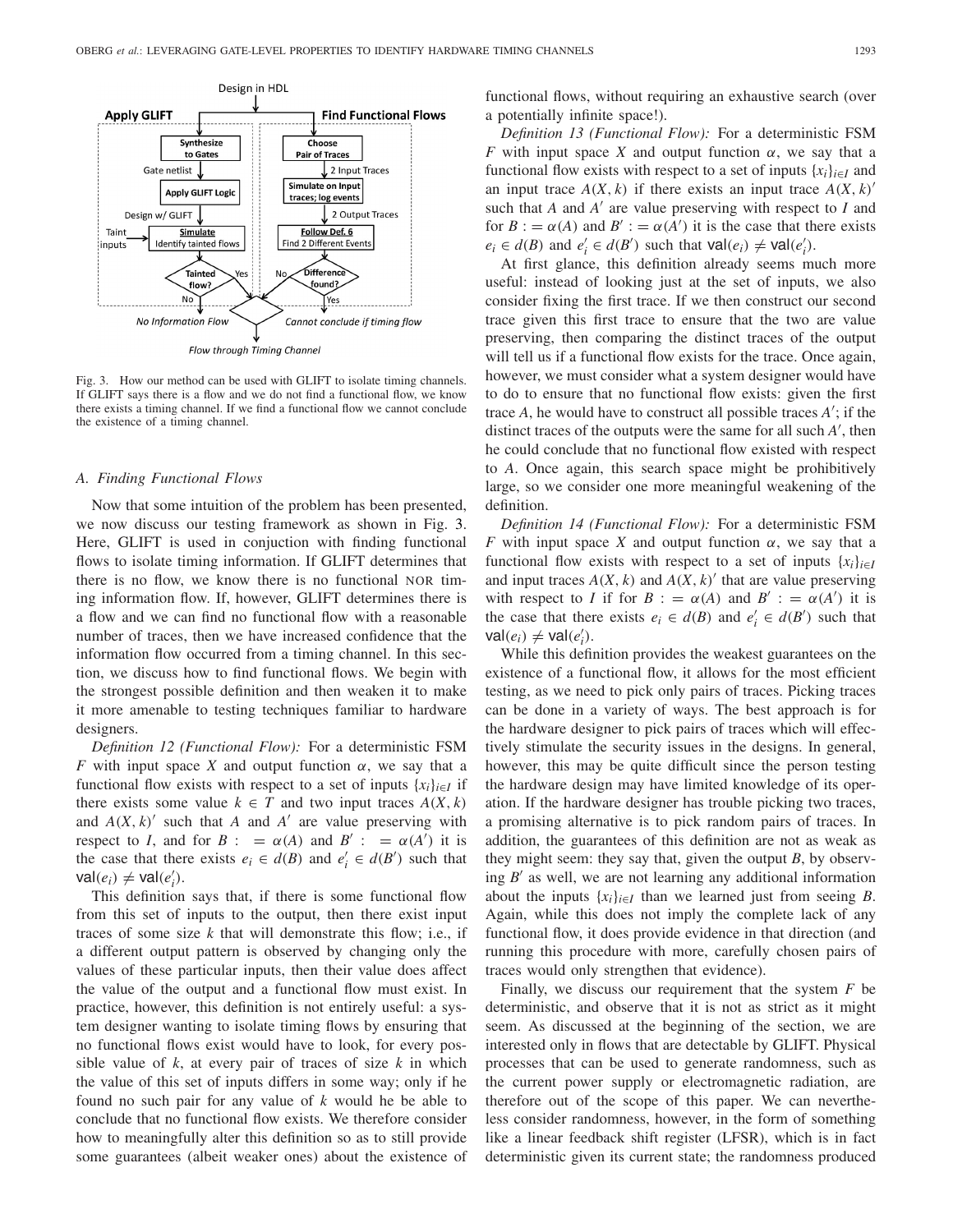

Fig. 4. On the left, we can see the inputs and outputs of the system *S*: it takes in two multibit inputs *A* and *B* and two single-bit inputs, fast and a clock input clk, and outputs  $P := A \times B$ . On the right, we can see that the system first picks an ALU to use based on the value of fast and then uses that ALU to perform the multiplication.

by an LFSR can therefore be held constant between two traces by using the same initial state.

#### *B. Sample Usage: Fast/Slow Multiplier*

To build intuition for how our model determines whether or not a functional flow exists, we consider a simple system as shown in Fig. 4.

As we can see, the system consists of a pair of two-input multipliers, one fast and one slow. On inputs *A*, *B*, and fast, the system will use fast to determine which of the hardware multipliers to use. For both *A* and *B*, there is a clear functional flow from the input to the output, as  $P: = A \times B$ . The input fast, however, has no effect on the value of the output *P*, as it simply selects whether to perform a fast or slow multiply. There is therefore no functional flow from fast to the output, but there is a clear timing flow, as we can see that the latency with which *P* is computed is highly dependent on the value of fast.

To confirm this intuition that the flow from fast must be timing rather than functional, we look at this input through the lens of our technique described above. Using as *F* the system in Fig. 4, we can define the input space to be  $X := (\mathbb{Z}, \mathbb{Z}, \{0, 1\})$ ; i.e., all tuples consisting of two integer values and one bit, and our output space to be  $Y := \mathbb{Z}$ . As mentioned, we are interested in whether or not a functional flow exists for fast, so we will define this to be our set of inputs. Now, we pick values  $A_0$  and  $B_0$  for  $A$  and  $B$ , respectively, and set our first trace to be  $A := ((A_0, B_0, 0), t_0)$ ; i.e., the single event (at an arbitrary time  $t_0$ ) in which  $A_0$  and  $B_0$ are multiplied using the slow ALU. We then set our second trace to be  $A'$  : =  $((A_0, B_0, 1), t_0)$ , and run these two traces to obtain output traces  $B = (P, t)$  and  $B' = (P', t')$ . As  $A_0$  and  $B_0$ were the same for both traces, it is clearly the case that  $P = P'$ and thus  $val(e_i) = val(e'_i)$  for all  $e_i \in d(B)$  and  $e'_i \in d(B')$ , meaning no functional flow exists with respect to these two traces. As discussed above, this also provides evidence that no functional flow exists for fast at all, although further testing would likely be required to rule out this functional flow completely.

Although this example is a bit contrived, it effectively shows that finding hardware timing channels in practice is nontrivial, and testing for them requires some intuition (for example, knowing which traces to pick). In addition, many issues related to this method are analogous to those that may be encountered during conventional testing. For example, if a functional difference only manifests itself after *N* clock cycles and the hardware designer can only simulate for some number of cycles less than *N*, then he will not observe this difference. Some of these issues might be mitigated using some formal technologies, but we do not address those in this paper and leave them for valuable future research. In the next section, we discuss a more complex example in which we examine how timing channels can be detected and eliminated in a shared bus system.

# VI. BUS COVERT CHANNEL

Shared buses, such as the interintegrated circuit  $(I<sup>2</sup>C)$  protocol, universal serial bus (USB), and ARMs SoC AMBA bus, lie at the core of modern embedded applications. Buses and their protocols allow different hardware components to communicate with each other. For example, they are often used to configure functionality or offload work to co-processors (GPUs, DSPs, FPGAs, etc.). As the hardware in embedded systems continues to become more complex, so do the bus architectures themselves, which makes it nontrivial to spot potential security weaknesses in their construction.

In terms of such security weaknesses, a global bus that connects high and low entities has inherent security problems such as denial-of-service attacks, in which a malicious device can starve one of higher integrity, and bus-snooping, in which a low device can learn information from a high one. To ensure the terminology used here is well understood, we define a timing side-channel as an unintended leakage of information through how long a computation takes to run. A timing covert-channel (as used in this bus scenario) refers to an intended communication between two devices covertly by using variations in time.

The covert channels associated with common buses are well researched. One such channel, the bus-contention channel [13] arises when two devices on a shared bus communicate covertly by modulating the amount of observable traffic on the bus. For example, if a device *A* wishes to send information covertly to a device *B*, it can generate excessive traffic on the bus to transmit a one and minimal traffic to transmit a 0. Even if *A* is not permitted to directly exchange information with *B*, it still may transmit bits of information using this type of covert channel.

Both clock fuzzing [13] and probabilistic partitioning [21] have proven to be effective at reducing, if not eliminating, the bus-contention channel by inserting randomness into the system. They do not, however, expand beyond this particular channel and explore whether or not information might leak through other timing channels associated with the bus architecture. In addition, previous work using GLIFT has shown that strict information flow isolation can be obtained in a shared bus [11], but the work states nothing about how this information relates to timing. In what follows, we demonstrate how to use GLIFT and the techniques presented in Section V to prove that certain information flows in  $I^2C$  occur through timing channels.

# *A. Identifying Timing Flows in I*2*C*

The interintegrated circuit  $(I<sup>2</sup>C)$  protocol is a simple twowire bus protocol first proposed by Philips [22]. We chose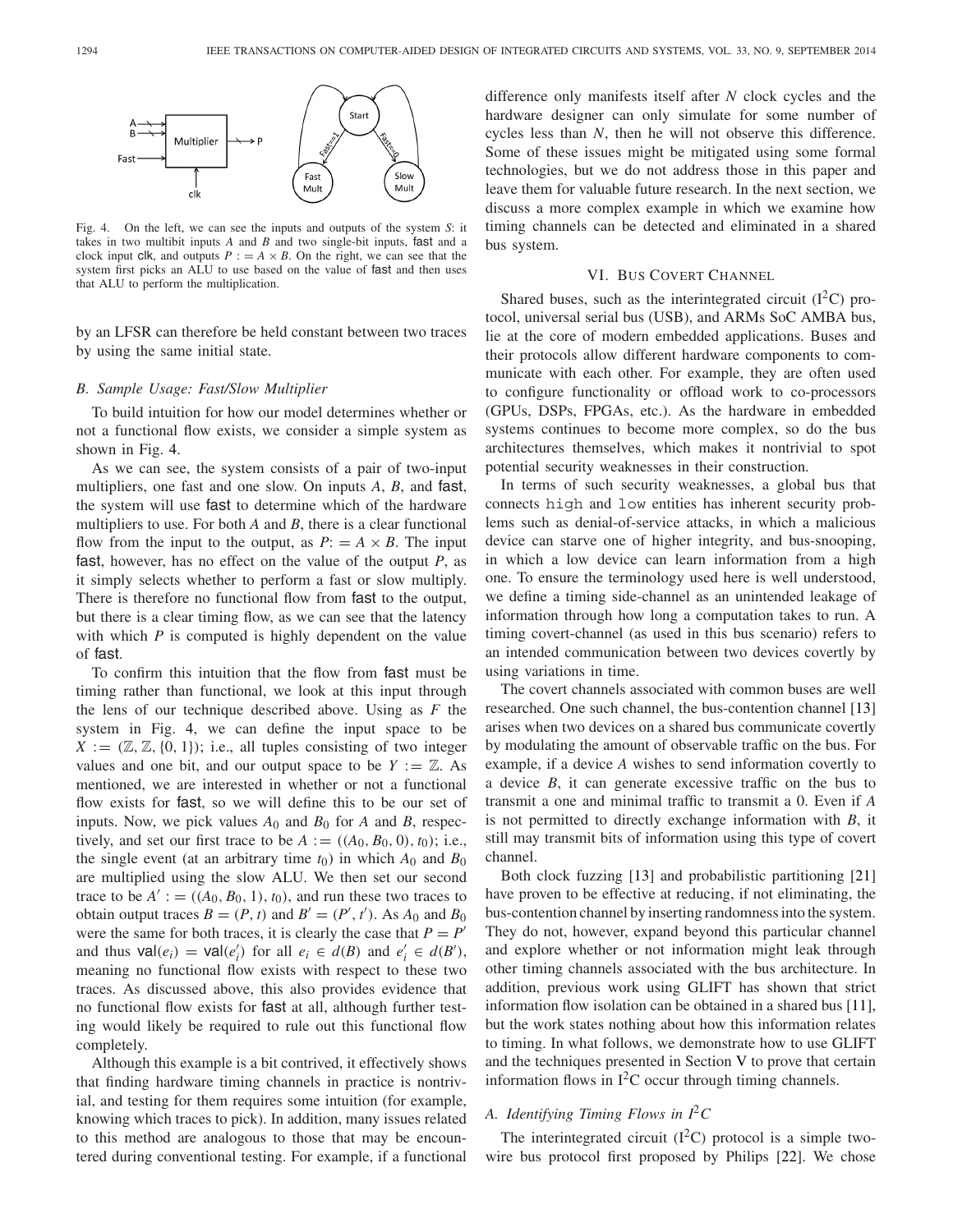

Fig. 5. (a) Standard I<sup>2</sup>C configuration. (b)  $S_1$  can covertly communicate a 1 to *S*2 by sending an acknowledgment. (c) *S*1 can communicate a 0 covertly to *S*2 by sending a negative-acknowledgment.

to look specifically at  $I^2C$  because of both its wide usage in embedded applications for configuring peripherals and its simple structure; there is no reason, however, why the techniques presented here could not be applied to more sophisticated architectures or protocols.

In the I<sup>2</sup>C protocol (seen in Fig. 5), a "master" of the bus initiates a transaction by first sending a start bit by pulling down the data line (SDA) with the clock line (SCL) high. "Slaves" on the bus then listen for the master to indicate either a read or a write transaction. For write transactions, the master first sends a device address indicating a write and the device that matches this address responds with an acknowledgment (ACK). At this point, the master can transmit an internal register address (sub-address for the device) and the actual data. The transaction terminates with the master sending a stop bit. A similar behavior occurs for a read transaction, except here data transfers from a slave to the master. Since  $I<sup>2</sup>C$  shares a common bus, there is the potential for several different covert channels, in addition to the bus-contention channel described above. To explore these different channels, we look at three configurations of the  $I<sup>2</sup>C$  bus and discuss the potential ways in which information can be communicated covertly. We furthermore discuss how the flows in each of these covert communications can be classified as either a functional or timing flow using the techniques presented in Section V.

*1) Case 1 (Global Bus):* A global bus scenario, wherein multiple devices contend for a single bus, is the most general and commonly found bus configuration. Consider the example in which two devices wish to communicate covertly on the  $I<sup>2</sup>C$  bus as shown in Fig. 5. At first glance, there exists an obvious information flow in this architecture since the devices themselves can "snoop" the bus. For example, a device  $S_1$  can send an acknowledgement to the master to covertly transmit a one to another device *S*2; conversely, it can send a negativeacknowledgment to send a 0. Since *S*<sup>2</sup> observes all activity on the bus, it can simply monitor which type of message  $S_1$  sends and thus determine the communicated bit. While this is by no means the only type of flow, for the sake of simplicity we will stick with this scenario throughout the rest of the section.

To put our model to use on this scenario, we designed the system shown in Fig. 5 in Verilog by constructing  $I<sup>2</sup>C$  Master and Slave controllers. Since we were interested in the flows between  $S_1$  and  $S_2$ , we processed the designs in the manner presented in Section IV and in the previous work. To be concrete, we took the slave and master RTL descriptions and synthesized them down to logic gates using synopsys' design compiler. For each gate primitive in the system, we added the appropriate GLIFT logic. The result is a system which contains a master and two slaves, each of which also has tracking logic associated with it. In a manner similar to that of previous work, we executed a test scenario wherein the master performs a write transaction with *S*<sup>1</sup> and *S*<sup>1</sup> sends an acknowledgement by simulating it in ModelSim 10.0a, a Verilog simulator. We observed that the GLIFT logic indicates a flow to  $S_2$ . At this stage, we have therefore identified that some type of information flow exists, but it is not entirely obvious if this was a functional or timing flow.

Since the devices can directly observe all interactions on the bus, one might expect this to be a functional flow. Not surprisingly, we utilized the model presented in Section V to show exactly that. To put this model to use, we abstract the output  $y = \langle \text{SCL}, \text{SDA} \rangle$  of our model since these are the only two signals observable by  $S_2$  (recall that SCL is the clock line and SDA the data line). In addition, we abstracted the input traces to our system as  $A_1(X, k) := \langle S_1 \rangle$  sending NACK $\rangle$ and  $A_2(X, k)$  : =  $\langle S_1 \rangle$  sending ACK $\rangle$ ; running these through the system produced two output traces  $A_{G_1}$  and  $A_{G_2}$ . In a bit more detail, we collected  $A_{G_1}$  by logging the discrete events that occurred when  $S_1$  failed to acknowledge a write transaction from the master (thus intending to covertly transmit a 0). We then obtained a related trace  $A_{G_2}$ , in which  $S_1$  does acknowledge the write. By analyzing these traces, we identified events  $e_j \in d(A_{G_1})$  and  $e'_j \in d(A_{G_2})$  (recall that  $d(A_{G_1})$ and  $d(A_{G_2})$  are the distinct traces of  $A_{G_1}$  and  $A_{G_2}$  respectively, as defined in Definition 4) such that  $\text{val}(e_j) \neq \text{val}(e'_j)$ . As a result, from Definition 14 of a functional flow, we know that a functional flow must exist. Recall, however, that this does not mean that there exists only a functional flow. Since GLIFT indicates that there exists a flow, it may be the case that information flows from  $S_1$  to  $S_2$  through both functional and timing channels.

The next case discusses how such a functional flow can be easily prevented using time-multiplexing of the bus in a manner similar to probabilistic partitioning [21].

*2) Case 2 (Strict Time-Multiplexing of the Bus):* A seemingly easy solution to eliminate this information flow presented in Case 1 is to add strict partitioning between when devices may access the bus, as shown in Fig. 6. Here, slaves on the bus may view the bus only within their designated time slots; this prevents devices from observing the bus traffic at all times. In this paper, we partition over-conservatively by allowing the bus to be multiplexed between statically set time slots. In terms of probabilistic partitioning, we test the case in which the system is running in secure mode. We are interested in the same scenario as before:  $S_1$  wishes to transmit information covertly with  $S_2$ ; now, however, the bus-contention channel is eliminated, as partitioning has made contention impossible.

Because the bus-contention channel has been ruled out, one might think that a covert channel between  $S_1$  and  $S_2$  no longer exists. Nevertheless, information can still be communicated covertly through the internal state of the master; to therefore transmit a covert bit, *S*<sup>1</sup> need only leave the master in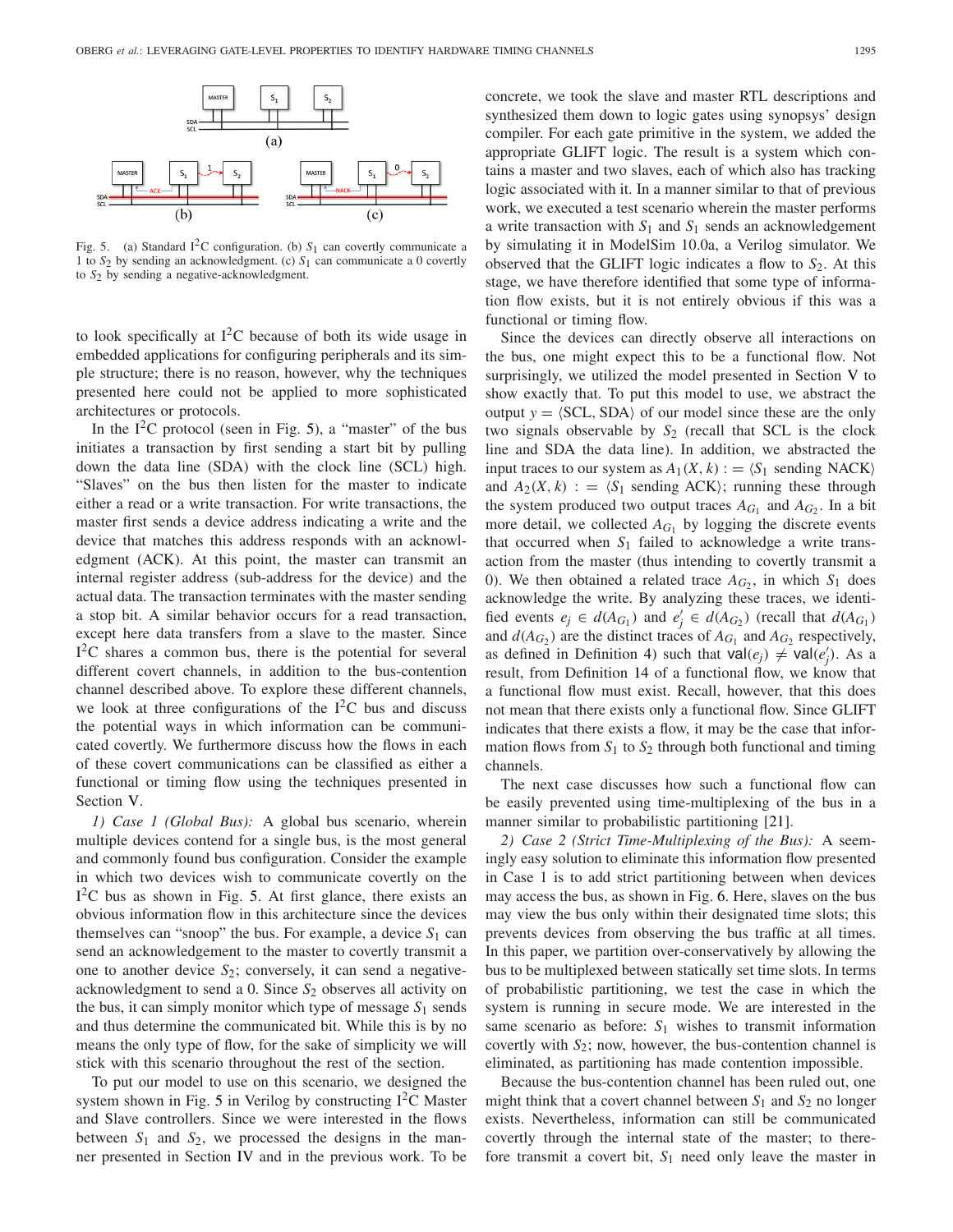

Fig. 6. Adding strict time-partitioning of the  $I^2C$  bus. The bus is only accessed by *S*1 and *S*2 in mutually-exclusive time slots.

a particular state before its time slot expires. For example, many bus protocols have a time-out period in case a device fails to respond to a request. If  $S_1$  leaves the master in such a state prior to its time-slot expiring,  $S_2$  can observe this state in the following time slot and conclude, based on the response time from the master, whether a zero or a one is being transmitted: if the master's response time is short,  $S_2$  can conclude *S*<sup>1</sup> wishes to communicate a 1, and if the response time is long it can conclude a 0. Although this type of covert channel is quite subtle, by using the model from Section V we can prove that this information flow occurs through a timing channel.

To prove that this is not a functional flow, we abstract this system in the same manner as Case 1, except we now use  $y = \langle SDA_{S_2}, SCL_{S_2} \rangle$ , where  $SDA_{S_2}$  and  $SCL_{S_2}$  are the wires observable by  $S_2$ . In the same manner as Case 1, we set input traces  $A_1(X, k)$  :  $= \langle S_1 \rangle$  sending NACK and  $A_2(X, k) := \langle S_1 \text{ sending ACK} \rangle$  to collect output traces  $A_{TDMA_1}$ and  $A_{TDMA_2}$ , respectively. Following our model, we worked to find the existence of an event  $e_j \in d(A_{TDMA_1})$  and  $e'_j \in d(A_{TDMA_2})$ such that  $val(e_j) \neq val(e'_j)$ ; we found, however, that no such events existed for this particular testing scenario. As discussed in Section V, this provides evidence for the absence of a functional flow; although it does not completely rule out the existence of such a flow, because we have chosen our input traces to represent essentially opposite events (sending a negative-acknowledgment and sending an acknowledgment), if a functional flow did exist then it is very likely it would be captured by these two traces. We therefore conclude that, because GLIFT did indicate the existence of some information flow and we have provided strong evidence that a functional flow does not exist, this flow is from a timing-channel.

*3) Case 3 (Time-Multiplexing With Master Reset):* The work of Oberg *et al.* [11] using GLIFT for the  $I^2C$  channel indicated that all information flows are eliminated when the master device is reset back to a known state on the expiration of a slave's timeslot. In particular, this implies that no timing channels can exist, and thus the attack from Case 2 no longer applies. In practice, this trusted reset would need to come from a trusted entity such as a secure microkernel; we will therefore assume for our testing purposes that this reset comes from a reliable source once this subsystem is integrated into a larger system. With this assumption, we validated this scenario by adapting the test setup in Case 2 to incorporate the master being restored to an initial known state once *S*1's time slot expires.

In the same manner as Case 2, we abstract the output  $y = \langle SDA_{S_2}, SCL_{S_2} \rangle$ . We create input traces  $A_1(X, k) :=$  $\langle S_1 \rangle$  sending NACK and  $A_2(X, k) := \langle S_1 \rangle$  sending ACK to

TABLE I SIMULATION TIMES IN MILLISECONDS ASSOCIATED WITH THE THREE Presented Cases for  $\rm I^2C$ , and for a Single Trace. GLIFT IMPOSES A SMALL OVERHEAD IN THE SIMULATION TIME FOR THESE TEST CASES

|        | Case 1      | Case 2    | Case 3      |
|--------|-------------|-----------|-------------|
| GLIFT. | 223.95 ms   | 230.29 ms | $222.40$ ms |
| RTI    | $210.45$ ms | 211.72 ms | $219.04$ ms |

log output traces  $A_{TDMA_1}$  and  $A_{TDMA_2}$  respectively. As expected,  $d(A_{TDMA_1} = d(A_{TDMA_2})$ , and thus we again obtain strong evidence that a functional flow does not exist.

As is hopefully demonstrated by these three cases, identifying the presented covert channels is not necessarily intuitive; furthermore, hardware designers are likely to easily overlook these problems when building their bus architectures or designing secure protocols. By combining the tracking logic of GLIFT with our model, we provide a method for hardware engineers to systematically evaluate their designs to determine whether or not techniques such as those used in Case 3 can in fact eliminate covert channels such as the ones presented in Cases 1 and 2.

## *B. Overheads*

To provide an understanding of the associated overheads with these techniques, we present the simulation times needed to execute them. We collected the simulation times by using ModelSim 10.0a and its built-in time function. The simulations were run on a machine running Windows 7 64-bit Professional with an Intel Core2 Quad CPU(Q9400) @ 2.66 GHz and 4.0 GB memory.

As seen in Table I, there is not a significant difference between simulating the designs with GLIFT logic and the base register-transfer level (RTL) designs. This is likely due to the small size of the designs and the relatively short input traces required for these particular tests. The overheads associated with GLIFT become more apparent in Section VII when we discuss identifying timing channels associated with a CPU cache.

Finally, we mention that, although we consider two input traces for each case, we present in Table I our simulation times for only a single input trace. We do this because, as mentioned in Section V, designers may wish to check even beyond two traces to gain more assurance that a functional flow does not exist. Since the simulation time of a particular input trace is independent of the others, we chose to present the results for a single trace but note that they can be appropriately scaled to consider more traces as well.

# VII. CACHE TIMING CHANNEL

Recent work has shown CPU caches to be one of the biggest sources of hardware timing channels in modern processors [7]–[10]. In a modern computing system, a cache can be seen as a performance optimization that provides a "quick look-up" for frequently used information. Caches are typically built from faster and higher power memory technologies, such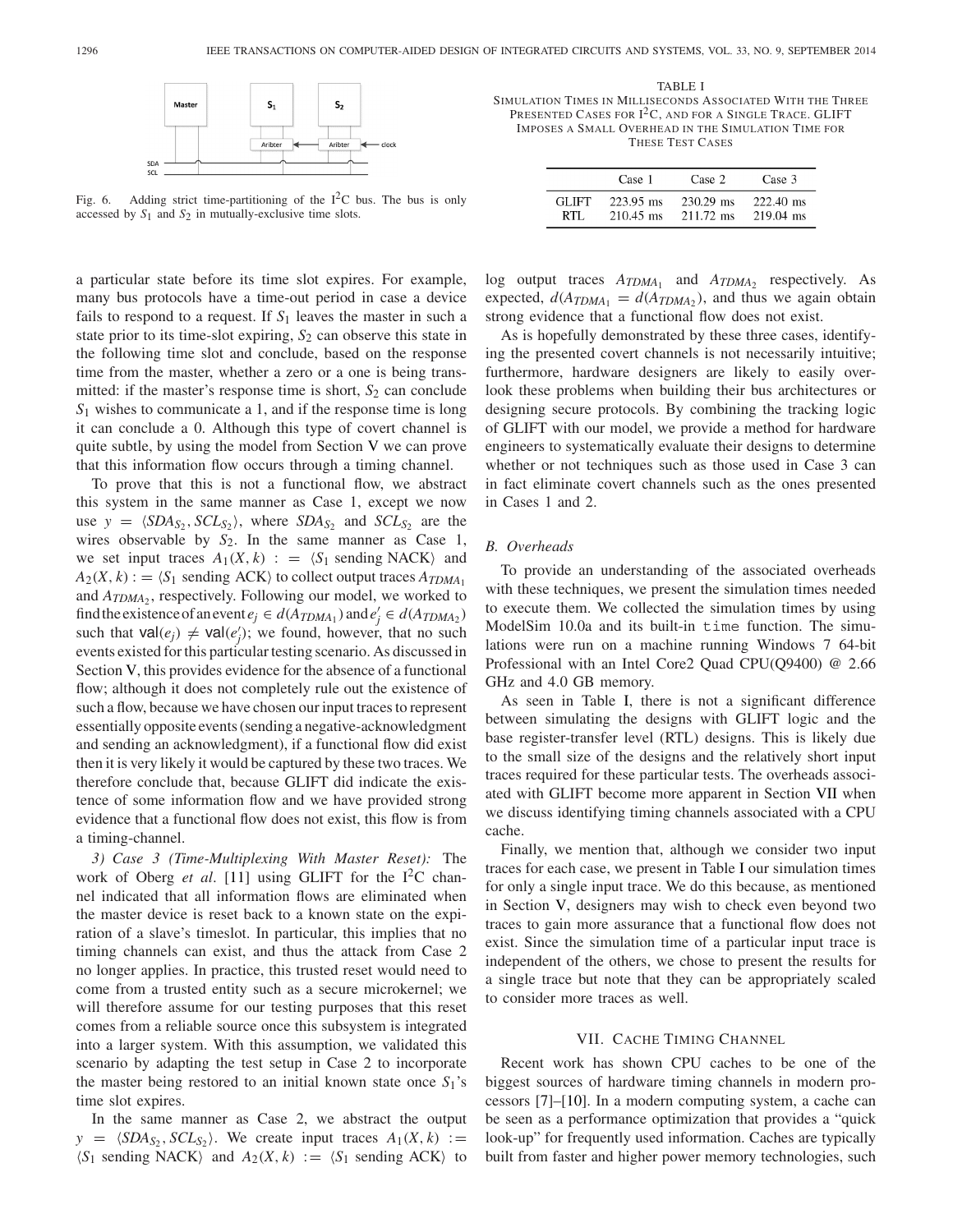

Fig. 7. (a) Typical CPU cache. The attack operates by malicious process first filling the cache with some data *D*. (b) Victim process encrypts some data with its secret key, thus bringing in cache lines. (c) Malicious process can observe which cache lines were evicted from latency, thus deducing the address and value of key used to index look-up table.

as SRAM, and sit between slower main memory (typically DRAM) and the CPU core. When a memory region is referenced by a program, it is brought into the cache for fast access.

In previous work, the varying latencies of memory accesses due to cache hits/miss have been exploited. This vulnerability has been used to completely extract the secret key; these attacks have been divided into three categories: tracedriven [7], time-driven [8], [9], and access-driven [10]. Accessdriven attacks in particular exploit knowledge about which cache lines are evicted. Specifically, a malicious process observes the latency of cache misses and hits and uses these patterns to deduce which cache lines are brought in/evicted, which in turn leaks information about the memory address (e.g., the secret key in AES table look-ups). In this paper, we chose to look at access-driven attacks, as they are the easiest for us to demonstrate given our current test setup. Furthermore, this type of cache attack has applications beyond just encryption; for example, as demonstrated by Ristenpart *et al*. [23] in their attack on virtualized systems.

#### *A. Overview of Access-Driven Timing Attacks*

At a high-level, an access-driven cache timing attack first fills the cache using some malicious process. Next, a secret process uses a secret key to perform encryption. Finally, the malicious process tries to determine which of the cache lines were evicted in the encryption process. Since the key is XORed with part of the plaintext before indexing into a lookup table, the malicious process can correlate slow accesses with the value of the secret key.

In a bit more detail, we can see a depiction of this attack in Fig. 7. In our test setup, we have a malicious process *M* and secret process *V* (for victim). First, as seen in Fig. 7(a), *M* fills the contents of the cache with some data *D*. Next, as seen in Fig. 7(b), *V* subsequently runs AES using a secret key as input for a short duration; this process fills the contents of the cache. Now, in Fig. 7(c), *M* reads *D* again from memory and observes the latency of each access. Since *M* and *V* share the cache, *M* will receive memory responses with lower latency if *V* did not evict certain cache lines prior to the context switch,



Fig. 8. Block diagram of a simple MIPS-based CPU. The cache is replaced by one that contains the original cache and its associated tracking logic. Our test-bench drives the simulation of the processor to capture the output traces.

as they will still reside in the cache. Because the secret key used by *V* is an index into look-up tables, the access latencies of *M* (i.e., a cache hit or miss) directly correlate with the value of the secret key.

# *B. Identifying the Cache Attack as Timing Channel*

Since this attack relies on the timing information available to *M*, it can clearly be identified as a type of timing attack. In this section, we demonstrate this fact more formally by using GLIFT and our model from Section V to prove that any information flows are timing-based.

To put this scenario to test, we designed a complete MIPSbased processor written in Verilog. The processor is capable of running several of the SPEC 2006 [24] benchmarks including mcf, specrand, and bzip2, in addition to two security benchmarks: sha and aes, all of which are executed on the processor being simulated in ModelSim SE 10.0a (a commercial HDL simulator). All benchmarks are cross-compiled to the MIPS assembly using gcc and loaded into instruction memory using a Verilog testbench. The architecture of the processor consists of a five-stage pipeline and 16 K-entry direct mapped cache (one-way cache). We chose to use a directmapped cache for our experiments for ease of testing, but note that this analysis would apply directly to a cache with greater associativity.

Since our particular region of interest is the cache, we focus our analysis directly on this subsystem. To do so, we apply GLIFT logic to the cache system as described in Section IV. This new "GLIFTed" cache is reinserted into the RTL processor design in the place of the original RTL cache. Pictorially, this can be seen in Fig. 8. The input and output to the cache system include address and data lines and control signals (write-enable, memory stall signals, etc.); each such input and output is now associated with a taint bit which will be essential to testing whether or not information flows from our victim process *V* to our malicious process *M*.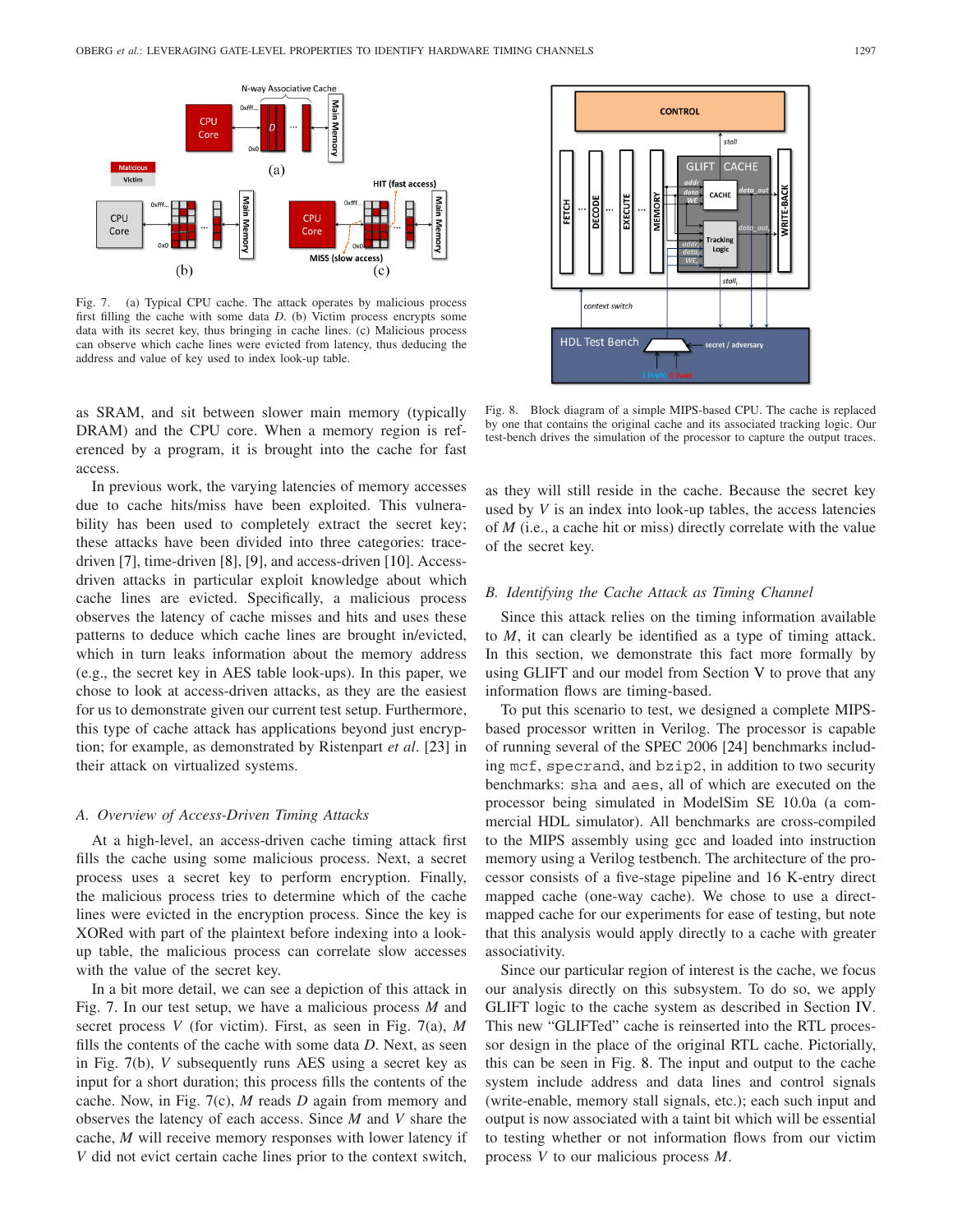To execute the test scenario, we follow the same procedure as the access-driven timing attack previously discussed by having malicious and victim executions share the cache. We have *M* first fill the cache by setting all data in the cache. We then have *V* execute AES with all inputs to the cache marked as tainted (i.e., secret). Subsequently, we have *M* execute and observe whether or not information from *V* flows to *M*. As expected, we observe that as *M* reads from memory locations, secret information immediately flows out of the cache. We therefore know that a flow exists, but at this stage it is still ambiguous whether the flow is functional or timing.

To identify exactly which type of channel was identified by GLIFT, we leverage the benefits of our model by working to identify a functional flow; as previously discussed, if we detect no functional flow, then we know the flow must be from a timing channel. To fit our model, we abstract the output of the cache as  $y = \langle data_M \rangle$  to indicate the cache output observable by *M* (note that, in particular, *stall* is not included in this output, as it cannot be observed directly by *M*). Following our model, we then defined two traces:  $A_1(X, k) := \langle V \text{ using } K_1 \rangle$ and  $A_2(X, k) := \langle V \text{ using } K_2 \rangle$ ; i.e., the cases in which *V* encrypts using two different randomly selected keys. We then simulated both of these scenarios and logged all of the discrete events captured by ModelSim to obtain to output traces  $A_{C1}$  and  $A_{C2}$ ; by definition of *y*, these output traces contain all events observable by *M*. Once we collected these traces, we checked whether or not a functional flow exists for these particular traces by looking for the existence of events  $e_j \in d(A_{C1})$  and  $e'_j \in d(A_{C2})$  such that  $val(e_j) \neq val(e'_j)$ . For these particular traces, we found no such pair of events. To build an intuition about why this type of information flow was not functional, it helps to look at the details of the cache structure. As mentioned, the cache in this scenario was designed to allow for a context switch between two running programs *M* and *V*. The cache control logic checks a process ID to ensure that *M* cannot access *V*'s data and that only its own data is returned on a memory access. While *V* is running, all of its information in the cache is labeled as secret. When *M* executes, its memory accesses will not return *V*'s data, but rather its own. If *M*'s data was already present, this data would be returned quickly and if it were not then it would be returned with a delay in time. The same data would be returned regardless so there is no functional difference, rather only a difference in the time they appear. Again, although the fact that no functional flow exists with respect to these particular traces does not imply the lack of a functional flow for any traces, it does lend evidence to the theory that the flow must be timing-based rather than functional (and additional testing with different keys would provide further support).

#### *C. Overheads*

As we did for  $I^2C$  in Section VI, we evaluated the overheads associated with our technique by measuring simulation time. We collected our measurements using ModelSim 10.0a and its built in time function running on the same Windows 7 64-bit Professional machine with an Intel Core2 Quad CPU(Q9400) @ 2.66 GHz and 4.0 GB of memory. We measured the time for

TABLE II

SIMULATION TIMES IN SECONDS FOR AES RUNNING WITH DIFFERENT ENCRYPTION KEYS, WITH AND WITHOUT GLIFT TRACKING LOGIC. IN GENERAL, SIMULATING A DESIGN WITH GLIFT LOGIC CAUSES LARGE SLOW-DOWNS

|        | $AES_{K_1}$ | $AES_{K_2}$ |
|--------|-------------|-------------|
| GL JFT | 381.49 s    | 392.60 s    |
| RTL    | 66.30 s     | 66.76 s     |

**Algorithm 1** Basic Algorithm for Square-and-Multiply to Compute Modular Exponentiation. It Computes *C<sup>d</sup>* (mod *n*)

| $R = 1$ :                            |
|--------------------------------------|
| $temp = C$ ;                         |
| for $i = 0$ to $ d  - 1$ do          |
| <b>if</b> bit $d[i] = 1$ <b>then</b> |
| $R = R \cdot temp \pmod{n}$          |
| end if                               |
| $temp = temp^2 \pmod{n}$             |
| end for                              |
| return $R$                           |
|                                      |

the secret process  $(V)$  to run AES on a secret key  $K_1$  followed by a malicious process (*M*) attempting to observe which cache lines were evicted. This measurement was repeated for both the design with and without GLIFT. For completeness, we repeated the same process for the second input traces; namely when *V* executes AES using  $K_2$  followed by *M* attempting to observe which cache lines were evicted. The resulting times from these simulations can be found in Table II.

As Table II shows, there is a large overhead ( $\approx$  6*X*) for using GLIFT to detect whether or not a flow exists. Furthermore, since the behavior of *M* is fixed between both input traces and the only value changing is the secret key, the results clearly show that a timing channel exists with regards to the cache, as the execution time for AES on  $K_2$  is longer than that of  $K_1$ ; the existence of such a timing channel was also identified by GLIFT and our model.

#### VIII. TIMING CHANNELS IN RSA ENCRYPTION CORE

As an additional point of reference, this section describes how this model can be applied to detect a timing channel in an RSA cryptographic core. The RSA public-key cryptosystem [25] is one of the most widely used data encryption and digital signature algorithms. In short, the algorithm uses modular exponentiation to encrypt and decrypt data. Computing this exponentiation can be done quickly and efficiently in hardware.

One approach for computing decryption:  $C^d$  (mod *n*), where  $C$  is the ciphertext,  $d$  is the private key and  $n$  the public modulus, is to employ a square-and-multiply algorithm which iterates over all key bits and performs a multiply each iteration depending on the value of the key bit. The details of this algorithm can be seen in Algorithm 1. If the current key-bit is 1, a multiply is performed otherwise the operation is skipped. A square is computed every iteration.

As one might expect, on iterations where an additional multiply is performed, the run time will be slower. Essentially, the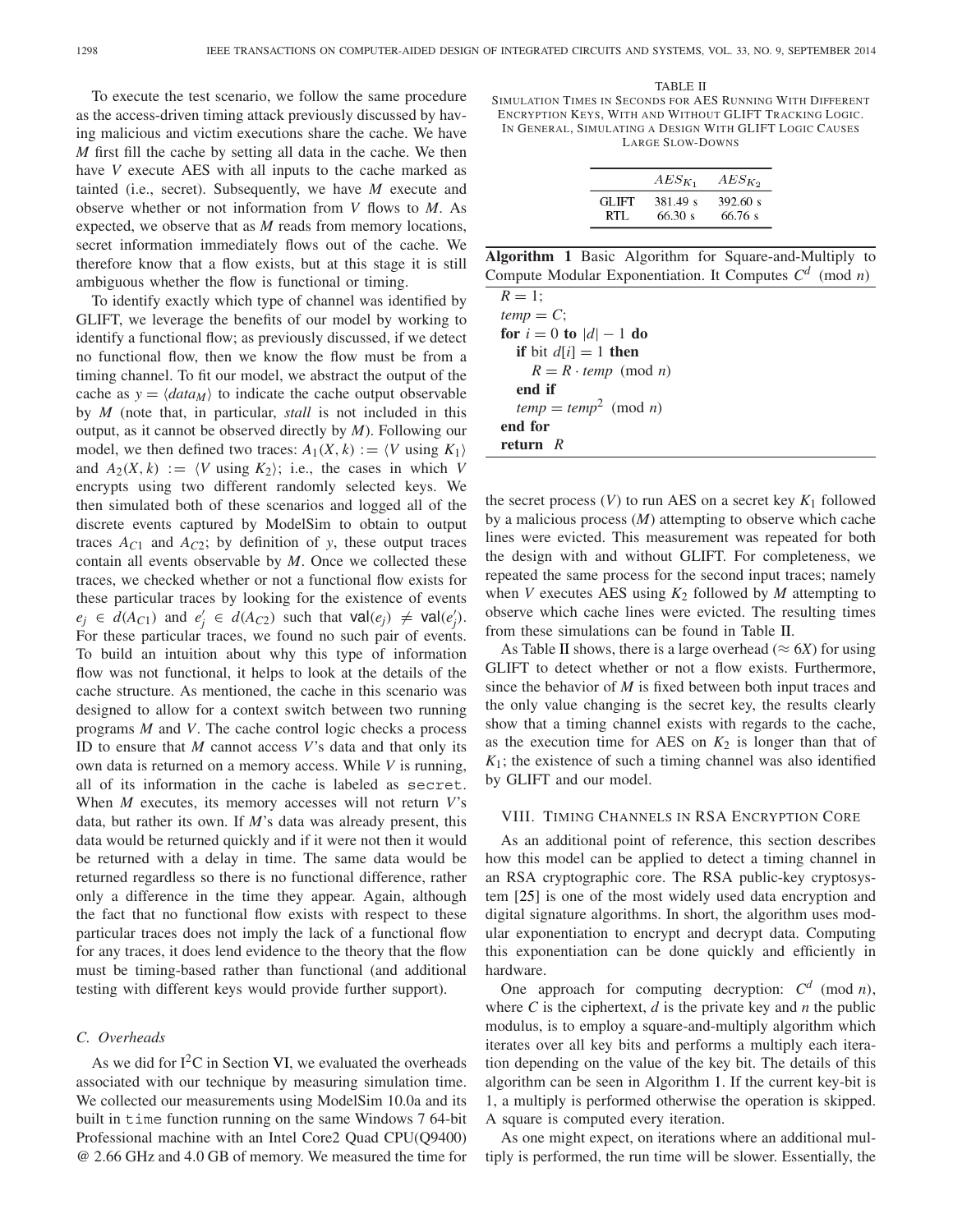value of the key will have great influence on the run-time of the decryption and thus attackers can (and have [26]) exploited this timing variation to extract the private key.

In hardware, an RSA decryption module<sup>1</sup> will not only have Key and Ciphertext inputs and a Message output, but other control signals as well. For example, a signal is needed to notify when the algorithm should begin (*start*) and also an output to say when the decryption is completed (*rdy*). If the key affects when the message is ready (i.e., the time in which *rdy* is asserted), this timing variation can be exploited by an attacker.

#### *A. Detecting Leak as Timing Channel*

To this end, we apply our analysis to the BasicRSA core from opencores [27] and determine whether or not there is a timing channel in the design. Following the same GLIFT analysis flow, we detect that the key does in fact affect *rdy*. Now, to classify this as a timing leak, we apply the model presented in Section V and abstract the input traces  $A := \langle$ RSA on Key 1 $\rangle$ and  $A' := \langle$ RSA on Key 2 $\rangle$  using two randomly chosen keys and record the output traces  $B$  and  $B'$  by logging the values of the *rdy* signal for the duration of the decryption. When applying our model to these output traces, we find that *val*(*e<sub>i</sub>*) = *val*(*e<sub>i</sub>*) for all *e<sub>i</sub>* ∈ *d*(*B*) and *e<sub>i</sub>* ∈ *d*(*B*<sup>'</sup>). Since GLIFT indicates that there is an information leak and we did not detect a functional flow, we know that this leak must be from a timing-channel.

The analysis of this core brings up a necessary discussion. As described, our model cannot detect the presence of a timing when a functional one exists as well. For example, the ciphertext of an encryption algorithm (like RSA) will always be functionally affected by the key. However, as demonstrated here, by discovering the key's effect on the time in which *rdy* is asserted, it is possible to conclude that it affects the time in which the cryptographic process completes. In other words, this technique is able to conclude that the core has a timing channel.

# IX. RELATED WORK

Most previous work on timing channels has focused on techniques for identifying timing and storage channels in larger systems, but not specifically in hardware design. Similarly, there has been significant work in reducing or eliminating specific timing channels, but little work in providing systematic testing techniques for identifying such channels.

Some of the most notable work in this area is with regards to the VAX virtual machine monitor (VMM) [28]. In one paper, Wray [29] describes how the timing and storage channels were analyzed in the VAX VMM; the timing channels described in his paper, however, are specific to the VAX VMM and a systematic testing method for identifying them was not discussed. In another paper, Kemmerer [30] presents a shared matrix methodology for identifying timing channels; this methodology works by creating a matrix that compares shared resources, processes, and resource attributes. Based on these fields and some proposed criteria for a timing and storage channel, the matrix can be analyzed to determine whether or not a shared resource can be used as a side channel. This technique therefore requires the designer to construct such a matrix and determine the shared resources, but ultimately still does not provide a general technique for detecting timing channels in hardware.

In terms of timing channel mitigation in secure systems, one technique (that we discussed in Section VI) is clock fuzzing, which was first introduced by Hu in 1991 [13]. Clock fuzzing works by presenting the system with a seemingly random clock to make it stochastically difficult for two objects to synchronize. However, as later discussed by Gray [21], clock fuzzing in reality only reduces the bandwidth of the timing channel and does not eliminate it entirely.

Recently, there has been extensive work with regards to hardware information flow tracking. Dynamic information flow tracking (DIFT), due to Suh *et al*. [18] tags information that comes from potentially untrusted channels and tracks them throughout a processor. This tag is checked before branches in execution are taken, and the branch is prevented if this information originated from an untrusted source. As demonstrated by Suh *et al*., DIFT is quite effective at detecting buffer overflow and format-string attacks, but works at too high of an abstraction to track information through timing channels. A similar tracking system, Minos [19], keeps an integrity bit on information and uses this bit to prevent potentially malicious branches in execution. Raksha [31] is a DIFT style processor that allows security policies to be reconfigured and thus provides a more flexible framework. As mentioned in Section IV, GLIFT [3] works by tracking each individual bit in a hardware system. It is a general technique that has been applied to buid an execution lease CPU [5] and to analyze information flows in bus protocols [11]. Following this, some recent work from industry has shown that GLIFT-like techniques can be effectively applied in practice [32]. GLIFT itself precedes this paper, but their use of similar methods shows that industry is searching for hardware security testing methods like the one presented in this paper.

Information flow tracking has also been used in hardware design languages. Caisson [33] is a hardware security language that aids hardware designers by using programming language type-based techniques to prevent unintended information flows and eliminate timing channels. This paper is effective at helping hardware designers to build secure hardware, but is not a general technique for testing for timing channels. In this paper, on the other hand, we have focused directly on a formal testing method for detecting hardware timing channels to make secure hardware easier to design and test.

# X. CONCLUSION

In this paper, we presented a framework that can be used with GLIFT to effectively separate timing flows from functional flows. Using this separation, designers can make informed decisions about whether or not to be concerned with

<sup>&</sup>lt;sup>1</sup>We use decryption here because RSA decrypts using a private key and encrypts with a public one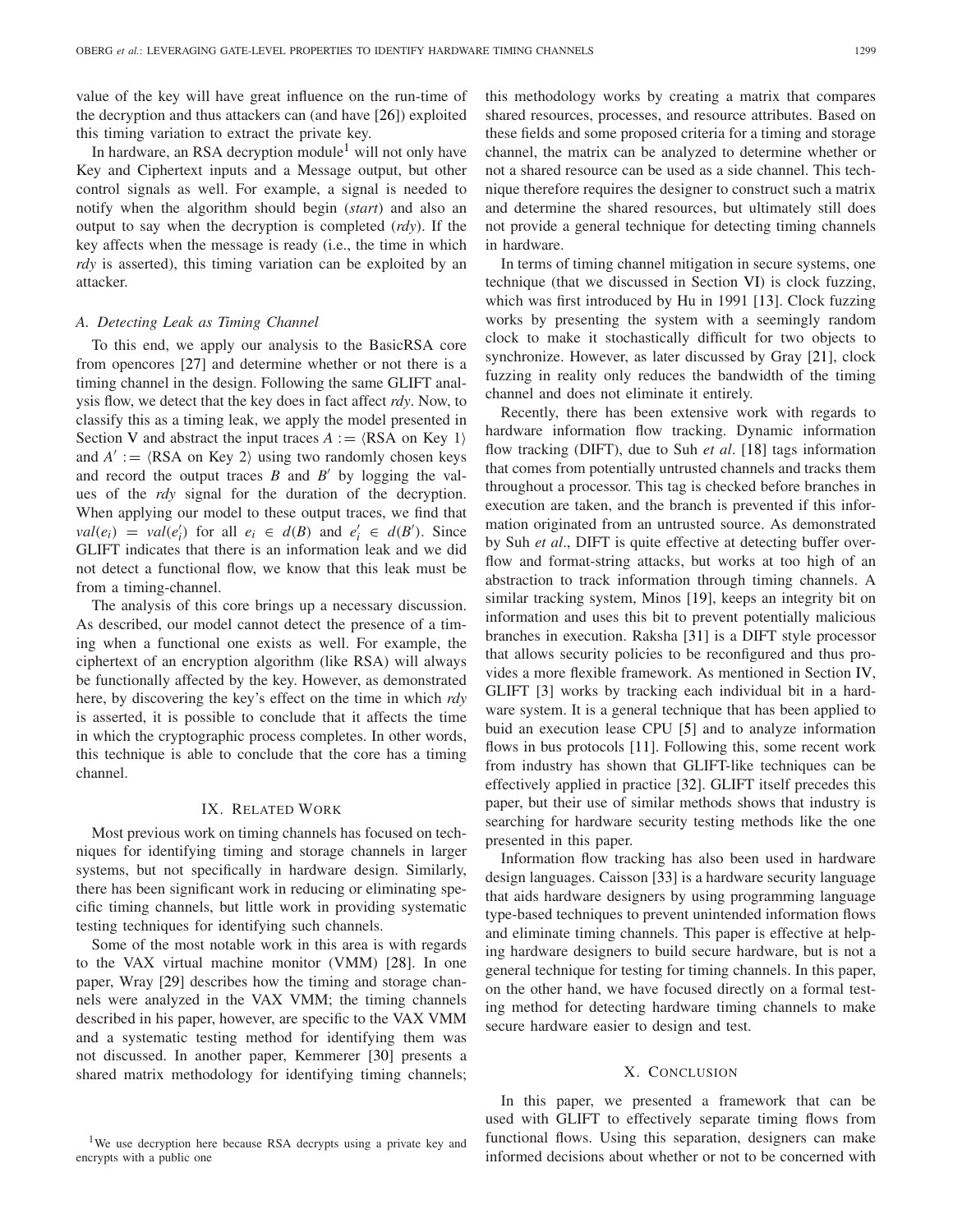information flows identified by hardware information flow tracking techniques. In many cases, the designer is likely to be more concerned by timing channels than by functional flows, while in other cases the existence of timing channels might cause little concern.

To demonstrate the usefulness of our framework, we applied it to two common resources in modern systems: a shared bus and cache. In these examples, we showed how information flows can indeed be identified as timing-based with the help of GLIFT. While in some cases our framework does not provide any definite guarantees, it does provide strong evidence to rule out the existence of functional flows; used in combination with information flow tracking, which tells us if any flow exists, our framework can therefore provide strong evidence for the existence of timing channels.

Much future work is possible for both information flow tracking and for our framework in particular. Most prominently, if a functional flow exists then we cannot say anything about the existence of a timing flow; one natural question to ask is therefore if we can identify timing channels even in the presence of a functional flow. This would have implications for applications such as data encryption, in which the output ciphertext is always a function of the secret key, yet it is critical that an adversary observing encryption not be able to deduce the secret key using a timing channel. At the present, solving such a problem seems nontrivial and we leave it as an important open problem.

Another necessary future contribution is to more accurately evaluate the number of traces needed to detect a functional flow. At the gate-level abstraction, as discussed in this paper, finding an answer to this issue appears to be a nontrivial problem. A potential remedy we have considered is performing our information flow analysis at an abstraction which does not include time. If we can treat parts of the system as atomic operations by eliminating the time component, then observed information flows would be purely functional. This approach may be a valuable asset to providing more formal guarantees about functional flows.

#### **REFERENCES**

- [1] D. Halperin et al., "Pacemakers and implantable cardiac defibrillators: Software radio attacks and zero-power defenses," in *Proc. IEEE Symp. Security Privacy*, Oakland, CA, USA, 2008, pp. 129–142.
- [2] K. Koscher *et al*., "Experimental security analysis of a modern automobile," in *Proc. IEEE Symp. Security Privacy*, Oakland, CA, USA, 2010, pp. 447–462.
- [3] M. Tiwari *et al.*, "Complete information flow tracking from the gates up," in *Proc. Archit. Support Program. Lang. Oper. Syst. (ASPLOS)*, 2009.
- [4] M. Tiwari *et al.*, "Crafting a usable microkernel, processor, and I/O system with strict and provable information flow security," in *Proc. Int. Symp. Comput. Archit. (ISCA)*, 2011, pp. 189–200.
- [5] M. Tiwari, X. Li, H. M. G. Wassel, F. T. Chong, and T. Sherwood, "Execution leases: A hardware-supported mechanism for enforcing strong non-interference," in *Proc. Microarchit. (MICRO)*, New York, NY, USA, 2009, pp. 493–504.
- [6] J. Oberg, T. Sherwood, and R. Kastner, "Eliminating timing information flows in a mix-trusted system-on-chip," *IEEE Des. Test*, vol. 30, no. 2, pp. 55–62, Apr. 2013.
- [7] O. Aciiçmez and C. K. Koç, "Trace-driven cache attacks on AES (short paper)," in *Proc. Int. Conf. Inf. Commun. Security (ICICS)*, Raleigh, NC, USA, 2006, pp. 112–121.
- [8] D. J. Bernstein, "Cache-timing attacks on AES," Dept. Math. Statist. Comput. Sci. Univ. Illinois Chicago, Chicago, IL, USA, Tech. Rep. cd9faae9bd5308c440df50fc26a517b4, 2005.
- [9] D. A. Osvik, A. Shamir, and E. Tromer, "Cache attacks and countermeasures: The case of AES," in *Proc. Cryptographers' Track RSA Conf. Topics Cryptol.*, San Jose, CA, USA, 2006, pp. 1–20.
- [10] D. Gullasch, E. Bangerter, and S. Krenn, "Cache games—Bringing access-based cache attacks on AES to practice," in *Proc. IEEE Symp. Security Privacy*, 2011, pp. 490–505.
- [11] J. Oberg *et al.*, "Information flow isolation in I2C and USB," in *Proc. Design Autom. Conf. (DAC)*, 2011, pp. 254–259.
- [12] J. Oberg, S. Meiklejohn, T. Sherwood, and R. Kastner, "A practical testing framework for isolating hardware timing channels," in *Proc. Design Autom. Test Eur. Conf. Exhibit. (DATE)*, 2013, pp. 1281–1284.
- [13] W.-M. Hu, "Reducing timing channels with fuzzy time," in *Proc. IEEE Symp. Security Privacy*, Oakland, CA, USA, 1991, pp. 8–20.
- [14] E. A. Lee and A. Sangiovanni-Vincentelli, "A framework for comparing models of computation," *IEEE Trans. Comput.-Aided Design Integr. Circuits Syst.*, vol. 17, no. 12, pp. 1217–1229, Aug. 1998.
- [15] D. Lee and M. Yannakakis, "Principles and methods of testing finite state machines—A survey," *Proc. IEEE*, vol. 84, no. 8, pp. 1090–1123, Aug. 1996.
- [16] A. Sabelfeld and A. C. Myers, "Language-based information-flow security," *IEEE J. Sel. Areas Commun.*, vol. 21, no. 1, pp. 5–19, Jan. 2003.
- [17] M. Krohn *et al.*, "Information flow control for standard OS abstractions," in *Proc. Symp. Oper. Syst. Princ. (SOSP)*, 2007, pp. 321–334.
- [18] G. E. Suh, J. W. Lee, D. Zhang, and S. Devadas, "Secure program execution via dynamic information flow tracking," in *Proc. Archit. Support Program. Lang. Oper. Syst. (ASPLOS)*, 2004, pp. 85–96.
- [19] J. R. Crandall and F. T. Chong, "Minos: Control data attack prevention orthogonal to memory model," in *Proc. Microarchit. (MICRO)*, 2004, pp. 221–232.
- [20] H. M. G. Wassel et al., "SurfNoC: A low latency and provably noninterfering approach to secure networks-on-chip," in *Proc. Int. Symp. Comput. Archit. (ISCA)*, Tel Aviv, Israel, 2013, pp. 583–594.
- [21] J. W. Gray, III, "On introducing noise into the bus-contention channel," in *Proc. 1993 IEEE Symp. Security Privacy*, Oakland, CA, USA, pp. 90–98.
- [22] (2003 Mar.). *I2c Manual* [Online]. Available: http://www.nxp.com/ documents/application\_note/AN10216.pdf
- [23] T. Ristenpart, E. Tromer, H. Shacham, and S. Savage, "Hey, you, get off of my cloud! Exploring information leakage in third-party compute clouds," in *Proc. Comput. Commun. Security (CCS)*, Chicago, IL, USA, 2009, pp. 199–212.
- [24] J. L. Henning, "SPEC CPU2006 benchmark descriptions," *SIGARCH Comput. Archit. News*, vol. 34 no. 4, pp. 1–17, 2006.
- [25] R. L. Rivest, A. Shamir, and L. Adleman, "A method for obtaining digital signatures and public-key cryptosystems," *Commun. ACM*, vol. 21, pp. 120–126, Feb. 1978.
- [26] P. C. Kocher, "Timing attacks on implementations of Diffie–Hellman, RSA, DSS, and other systems," in *Proc. 16th Annu. Int. Cryptol. Conf. Adv. Cryptol. (CRYPTO)*, Santa Barbara, CA, USA, 1996, pp. 104–113.
- [27] Opencores.org. (2009 Mar.). *Basicrsa Encryption Engine* [Online]. Available: http://opencores.org/project,basicrsa
- [28] P. A. Karger, M. E. Zurko, D. W. Bonin, A. H. Mason, and C. E. Kahn, "A retrospective on the VAX VMM security kernel," *IEEE Trans. Softw. Eng.*, vol. 17, no. 11, pp. 1147–1165, Nov. 1991.
- [29] J. C. Wray, "An analysis of covert timing channels," in *Proc. IEEE Symp. Security Privacy*, Oakland, CA, USA, 1991, pp. 2–7.
- [30] R. A. Kemmerer, "Shared resource matrix methodology: An approach to identifying storage and timing channels," *ACM Trans. Comput. Syst.*, vol. 1, no. 3, pp. 256–277, 1983.
- [31] M. Dalton, H. Kannan, and C. Kozyrakis, "Raksha: A flexible information flow architecture for software security," in *Proc. Int. Symp. Comput. Archit. (ISCA)*, San Diego, CA, USA, 2007, pp. 482–493.
- [32] D. Palmer and P. Manna, "An efficient algorithm for identifying security relevant logic and vulnerabilities in RTL designs," in *Proc. IEEE Int. Symp. Hardw. Orient. Security Trust (HOST)*, Austin, TX, USA, Jun. 2013, pp. 61–66.
- [33] X. Li et al., "Caisson: A hardware description language for secure information flow," in *Proc. Program. Lang. Design Implement. (PLDI)*, San Jose, CA, USA, 2011, pp. 109–120.